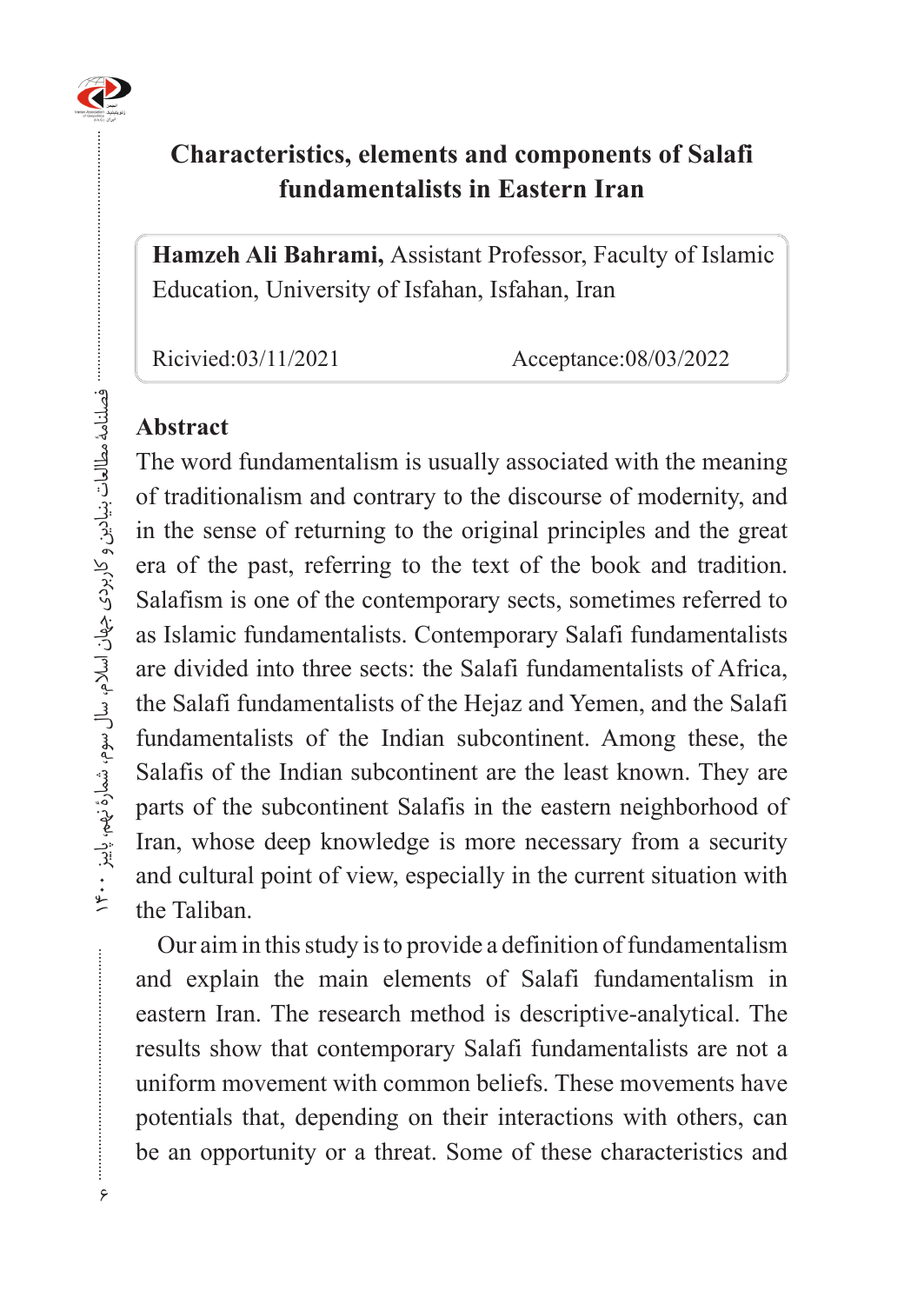

 $\vee$ 

...............

positive aspects of Eastern fundamentalists are their view of the global arrogance of the United States and Israel, as well as their Sufi and mystical tendencies. Resistance to modern culture and modernity and their anti-Westernism are other distinguishing features of the fundamentalists of Afghanistan and Pakistan. The tendency towards Abu Hanifa and Abu Mansour al-Matridi has created an opportunity for rational dialogue and the acceptance of international rational rules among them.

The Salafi current, with all its branches and differences, has been and is a living, dynamic and influential current in the Islamic society. however, the subcontinent Salafist current has a different place. Despite its history, breadth and antiquity, and the dependence of a large population on it in the eastern part of the Islamic world, it has not been given the attention it deserves. Most studies have focused on the Salafi currents in Egypt and the Hejaz. Perhaps the unfamiliarity of researchers with languages such as Urdu, Pashtun and Hindu and the non-translation of these works into Persian, Arabic and English are the reasons for this lack of attention.

The Indian subcontinent is one of the demographic and ideological poles of the Islamic world. The Indian subcontinent, like Egypt, has long been the center of change and the origin of reformist or extremist ideas. The political, social and religious condition of the subcontinent, in general and Pakistan in particular, has become a source of conflict between Islamic religions after the division of the subcontinent with the intervention of the Hejazi Wahhabis, so much so that extremist Wahhabi Salafis consider this region their paradise. Wahhabis have made takfir a common practice in the region. Such an atmosphere has been exploited most of all by Saudi extremist Salafism, which makes good use of it by trying to converge the existing Salafi movements in the region.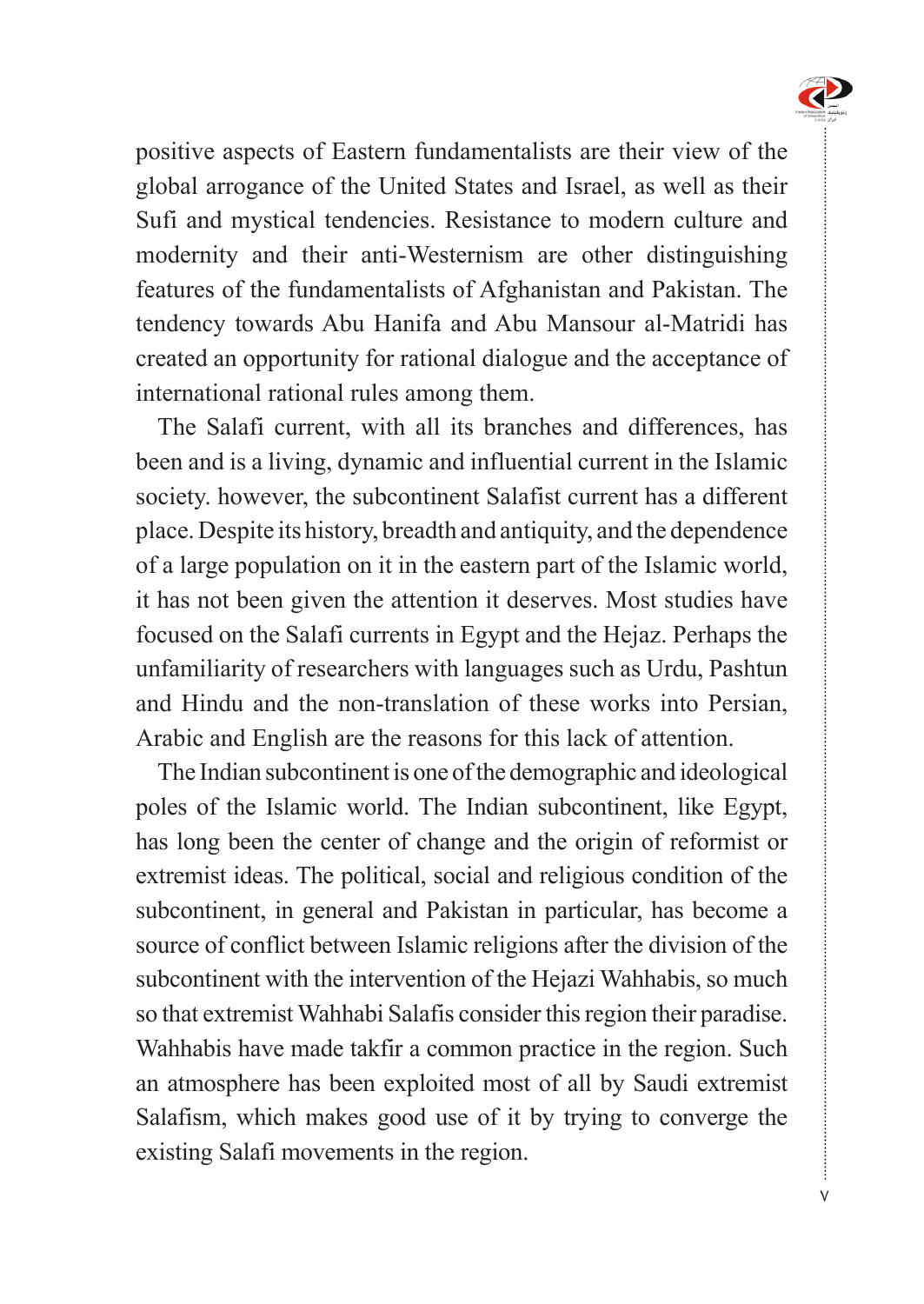

The need for a deep understanding of contemporary Salafis, especially sub-continental Salafis, the need to pay attention to the ideological and theoretical issues of the Middle Eastern people, which in turn leads to political and military issues and actions, the need for inter-sectarian and inter-religious issues, and opposition to the Shiites and the re-emergence of fundamentalists such as the Taliban in eastern Iran, as well as the need to recognize them, are factors that have led to the focus on this issue for research. Iran's several thousand kilometers of neighborhood with these fundamentalists doubles the need for the issue.

Numerous articles have been written about the Salafi movement and Wahhabism and the term fundamentalism, but in our search we did not find any research that addressed the issues and elements of Salafi fundamentalists in eastern Iran, so from this point of view the subject of this study is a research gap has it. We chose "fundamentalism" as one of the salient features of this type of movement in order to study it in depth. Hence, the question arises as to what are the elements and elements of the fundamentalism of the Salafis of eastern Iran? We conducted this research by documentary-analytical method. To answer the research question, we first explain the concept of Salafi fundamentalism in Eastern Iran and in the next stage, the main elements and characters of the fundamentalists in Eastern Iran.

The results of this study show that current Salafi fundamentalists can be divided into Wahhabi and Najdi fundamentalists, Yemeni fundamentalists, Syrian and Iraqi fundamentalists, Egyptian fundamentalists, and subcontinental and oriental fundamentalists. Contemporary Salafi fundamentalism is not a uniform movement with common beliefs. Their internal differences are such that they have repeatedly confronted each other and excommunicated and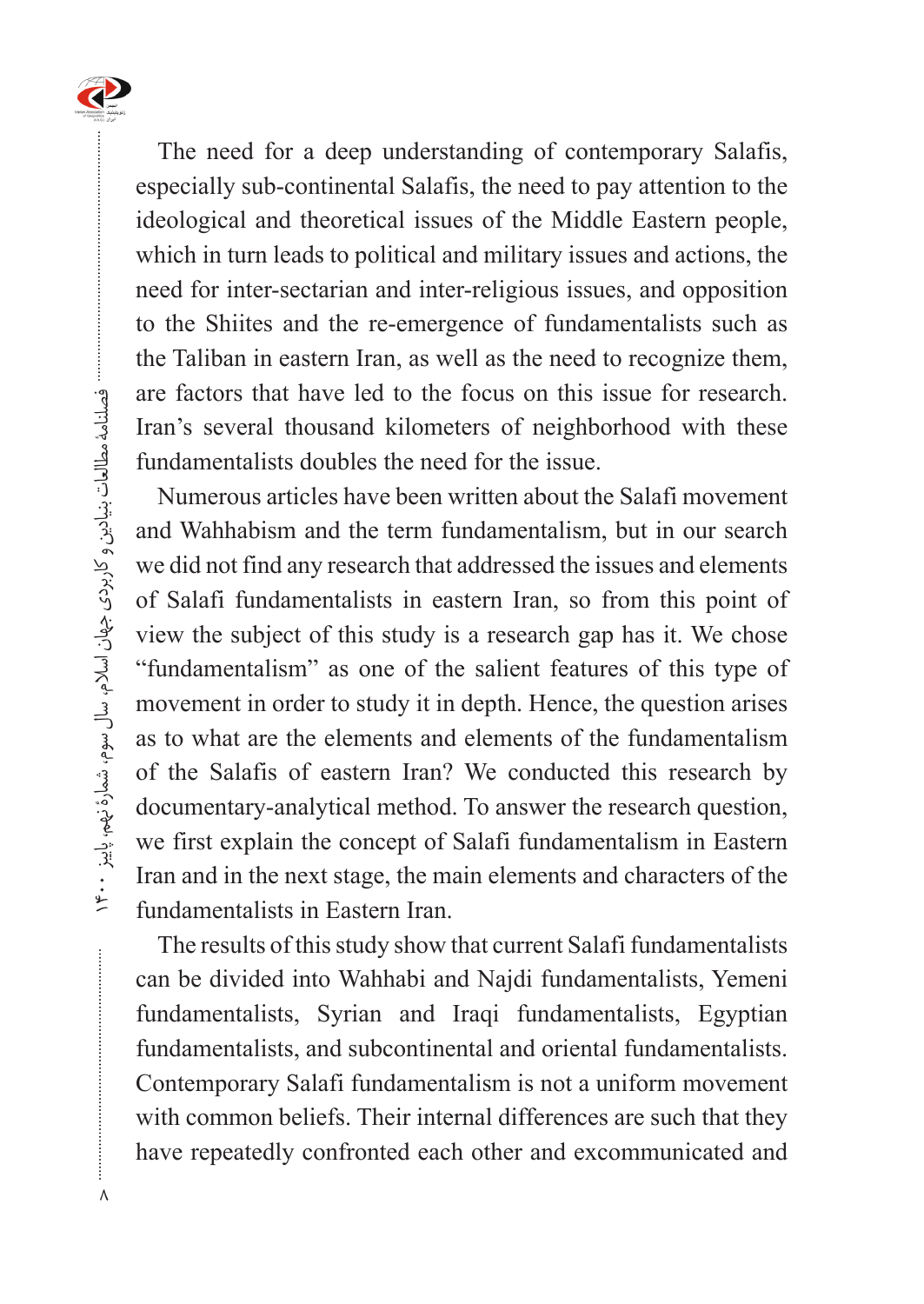

9

........

massacred each other.

Eastern fundamentalists benefit from aspects that, by focusing and highlighting them, make it possible to take advantage of capacity and opportunity in international and cultural interactions. Some of these characteristics and positive aspects of the Eastern fundamentalists are their view of the global arrogance of the United States and Israel, as well as their resistance to modern culture and modernity and their anti-Westernism are other distinguishing features of the fundamentalists of Afghanistan and Pakistan. Having mystical and mystical tendencies is another of their characteristics. The tendency towards Abu Hanifa and Abu Mansour al-Matridi has created an opportunity for rational dialogue and the acceptance of international rational rules among them.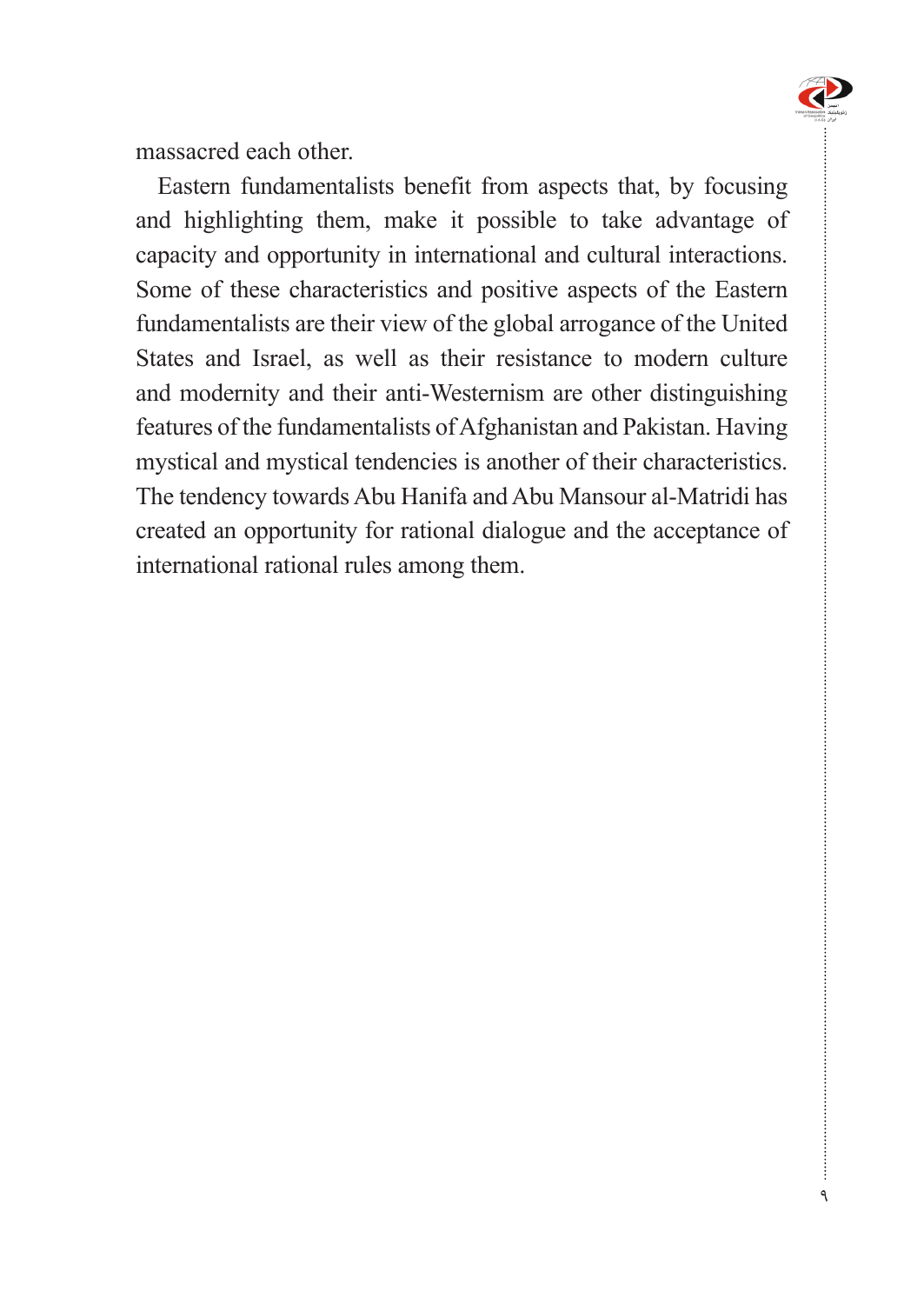

# **ویژگیها، عناصر و مؤلفههای بنیادگرایان سلفی شرق ایران**

**،1** استادیار گروه معارف، دانشکه معارف اسالمی دانشگاه اصفهان، **حمزهعلی بهرامی** اصفهان، ایران دریافت: ۱۴۰۰/۰۸/۱۲ پنجم است. ۱۴۰۰/۰۸/۱۲ پذیرش: ۱۴۰۰/۱۲/۱۷  $9 - YY$ : مصص **مقالۀ پژوهشی**

**چکیده** 

واژۀ بنیادگرایـی معمـولاً هم;شـین بـا معنـای سـنتگرایی و متضـاد بـا گفتمـان مدرنیتـه و بـه مفهـوم بازگشـت بـه اصـول اولیـه و دوران باعظمـت گذشـته بـا رجـوع بـه متـن کتـاب و سـنت بـهکار رفتـه اسـت. سـلفیه از فرقههـای معاصـری اسـت کـه گاهـی از آنهـا بـا نـام بنیادگرایـان اسـامی یـاد میشـود. بنیادگرایـان سـلفی معاصـر بـه سـه گرایـش بنیادگرایـان سـلفی آفریقـا، بنیادگرایــان ســلفی حجــاز و یمــن و بنیادگرایــان ســلفی شــبهقارۀ هنــد تقســیمپذیرند. از ایــن میــان ســلفیان شــبهقارۀ هنــد کمتــر شــناخته شــده هســتند. بخشــی از ســلفیان شــبهقاره در همسـایگی شـرق ایـران هسـتند کـه شـناخت عمیـق آنهـا از دیـد امنیتـی و فرهنگـی بهویـژه در شـرایط کنونـی بـا رویکارآمـدن طالبـان ضـرورت بیشـتری دارد.

هــدف مــا در ایــن پژوهــش ارائــۀ تعریفــی از بنیادگرایــی و تبییــن اصلیتریــن عناصــر بنیادگرایــی ســلفی شــرق ایــران اســت. روش پژوهــش توصیفیتحلیلــی اســت. نتایــج پژوهــش نشــان میدهــد کــه بنیادگرایــان ســلفی معاصــر جنبشــی یکدســت و یکپارچــه بــا باورهــای مشــترک نیســتند. ایــن جنبشهــا از ظرفیتهایــی بهرمنــد هســتند کــه بســته بــه تعامـل بـا دیگـران میتوانـد فرصـت باشـد یـا تهدیـد. برخـی از ایـن ویژگیهـا و جنبههـای

<sup>1.</sup> bahrame  $1918@g$ mail.com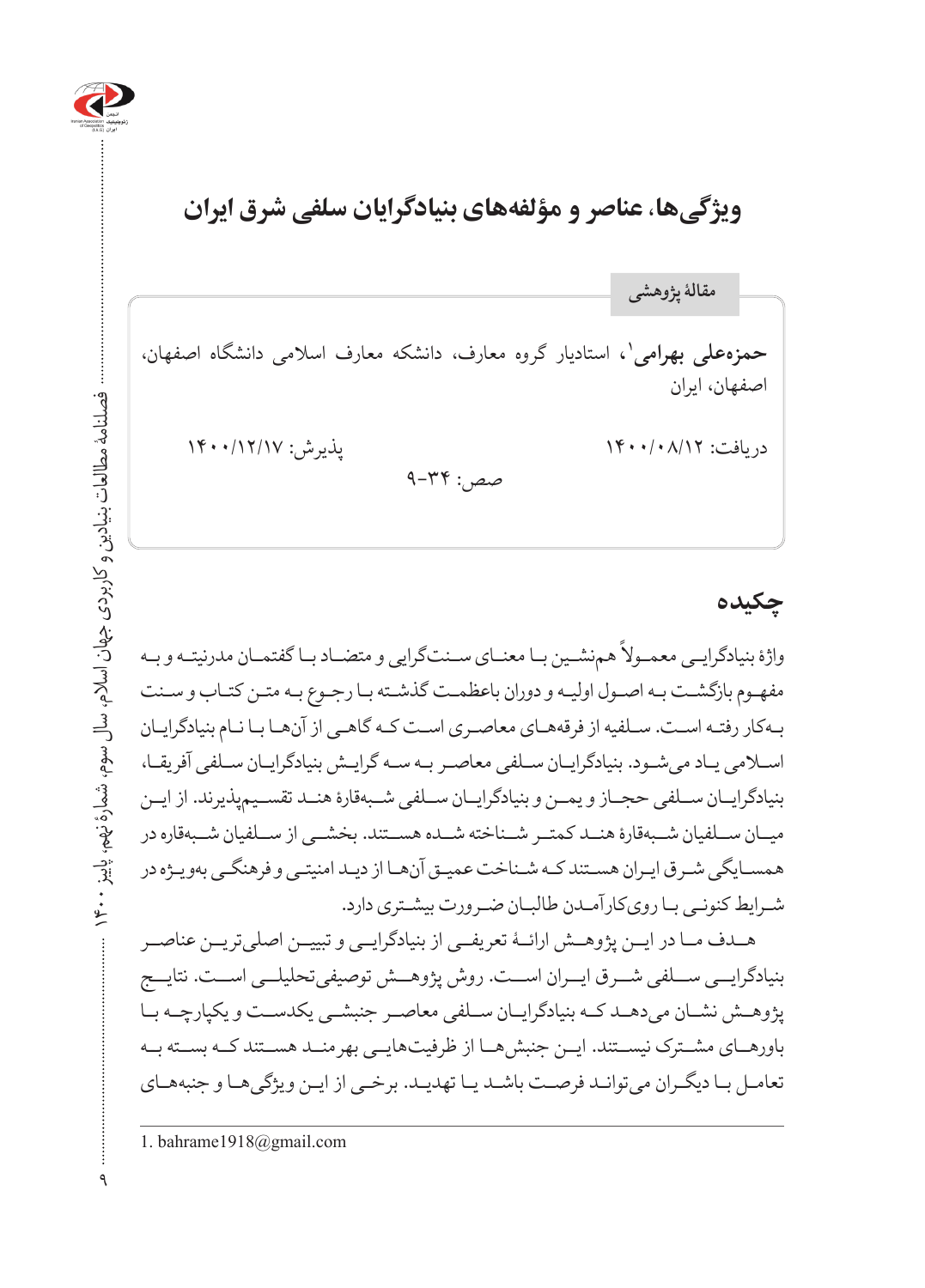

مثبـت بنیادگرایـان شـرقی نـوع نـگاه آنهـا بـه اسـتکبار جهانـی آمریـکا و اسـرائیل و همچنیـن داشـتن گرایشهـای صوفیانـه و عارفانـه اسـت. ایسـتادگی در برابـر فرهنـگ مـدرن و مدرنیتـه و غربســتیزی آنهــا نیــز از دیگــر وجــوه متمایــز بنیادگرایــان افغانســتان و پاکســتان اســت. گرایـش بـه ابوحنیفـه و ابومنصـور ماتریـدی فرصتـی بـرای گفتوگوهـای عقلـی و پذیـرش قواعــد عقالنــی بینالمللــی در میــان آنهــا بــه وجــود آورده اســت. کلیدواژهها: القاعده، بنیادگرایی، سلفیان، شبهقاره.

#### **مقدمه**

پـس از قتـل خلیفـۀ سـوم »عثمـان«، جامعـۀ مسـلمانان بـه دو گـروه علـوی و عثمانـی تقسـیم شـد. تفکـر عثمانـی بـا گذشـت زمـان بـا نامهایـی ماننـد اهـل اثـر، اهـل حدیـث، حنابلـه، مقاتلیـه، کرامیـه، مجسـمه، مشـبهه، حشـویه و ظاهریـه تجلـی یافـت. تـا اینکـه بـا ظهـور ابنتیمیــه در قــرن هفتــم هجــری ایــن جریــان فکــری نــام ســلف و ســلفی را بــرای خــود علـم کـرد. احمـد بـن عبدالحلیـم بـن تیمیـه حرانـی، متوفـی 728 یکـی از سرشـناسترین و تأثیرگذارتریـن و پرتألیفتریـن عالمـان حنبلیمذهـب جریـان سـلفی اسـت. قبـل از ابنتیمیـه در کتابهــای »ملــل و نحــل« فرقــهای نظاممنــد بــا نــام ســلفی مطــرح نبــوده اســت. واژۀ ســلفی بیــش از ســیصد بــار در آثــار ابنتیمیــه بــهکار رفتــه اســت. ابنتیمیــه واژۀ ســلف را نظاممندتــر و قاعدهمندتــر کــرد تــا اینکــه عنــوان بنیانگــذار رســمی ســلفیه بــه او داده شــد. او مظهــر دفــاع از عقایــد ســلف شـــد. از دیــدگاه ابنتیمیــه، ســلفی اصطالحــی اســت کــه بـه سـه قـرن نخسـت اسـامی گفتـه میشـود. سـبک زندگـی عملـی و نظـری و فهـم دینـی مردمــان ایــن عصــر بایــد الگــوی زندگــی قرنهــای بعــدی جهــان اســام باشــد. گروهــی کـه امـروزه بـا نـام سـلفیها از آنهـا یـاد میشـود بـا ابنتیمیـه و انــدیشههای او پیــوندی عمیــق یافتهانــد.

ابنتیمیـه در رابطـۀ میـان عقـل و نقـل همـواره جانـب نقـل را میگرفـت و در خطـای علـوم متافیزیکـی و عقلـی آثـار فراوانـی ماننـد درء التعـارض بیـن العقـل و النقـل، رسـاله عرشـیه، نقـض المنطقییـن را نوشـته اسـت. شیخاالسـام مشـهورترین لقـب او اسـت. ابنتیمیـه بـر ایــن بــاور بــود کــه مســلمانان گرفتــار بدعــت و خرافــات شــده ِ اند و بایــد بــه ســیرۀ ســلف صالـح یعنـی سـبک زندگـی سـه قـرن نخسـت اسـامی بازگردنـد. در فراینـد تاریخـی پـس از ابنتیمیــه در قــرن یــازده هجــری ســه خوانــش و تفســیر از اندیشــههای ابنتیمیــه در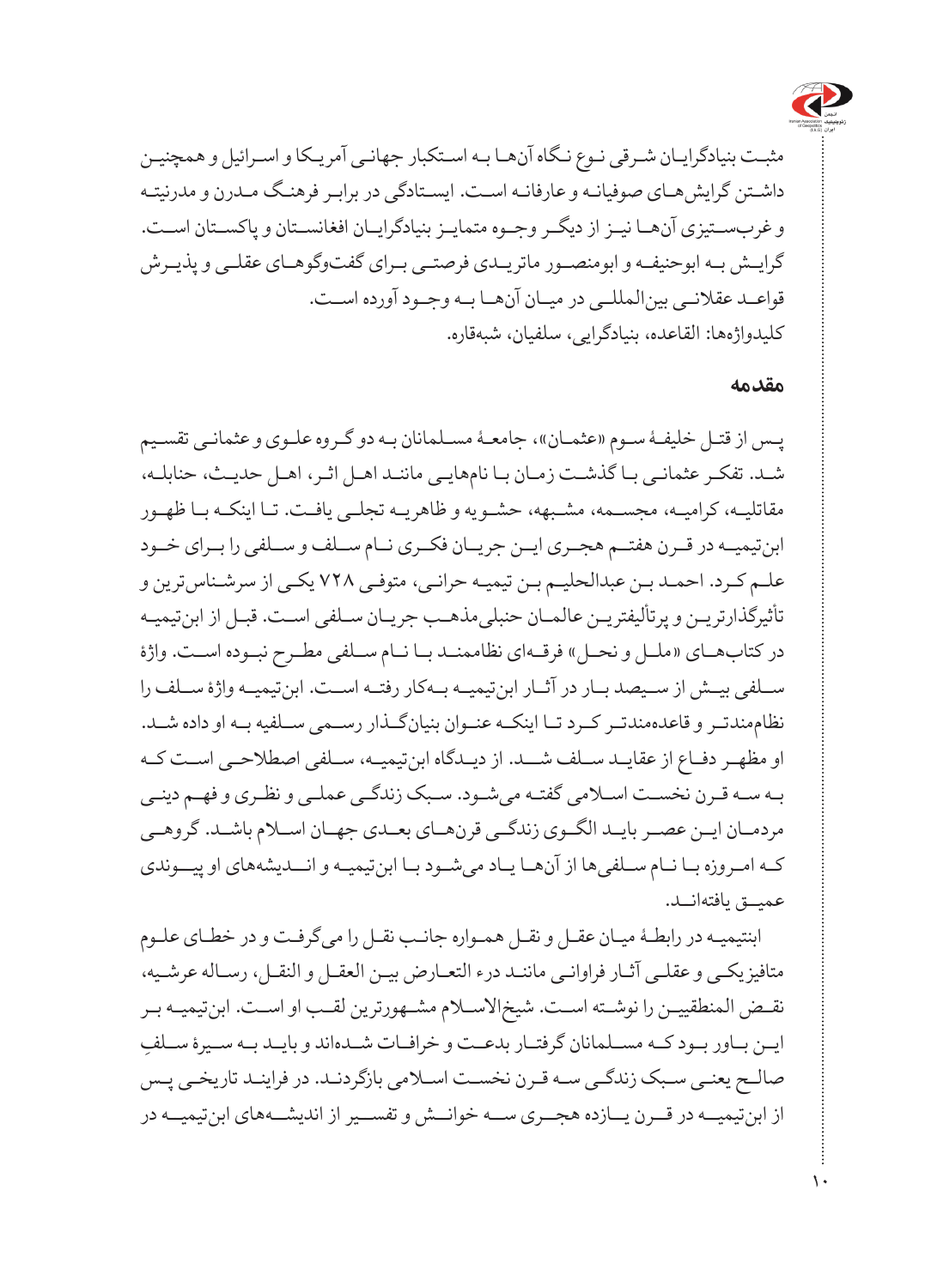

ســه نقطــۀ جهــان اســام پدیــدار شــد، بــا داشــتن جنبههــای مشــترک جنبههــای اختالفــی فراوانــی نیــز داشــتند. نخســت، خوانشــی در شــبهقارۀ هنــد بــا اندیشــمندانی ماننــد شــاه ولیاللــه دهلــوی کــه بــه ســلفیۀ شــبهقاره یــا ســلفیۀ صوفیــه معــروف شــدند. خوانــش دوم در سـرزمین حجـاز و نجـد بـا افـرادی ماننـد محمدبنعبدالوهـاب بـه نـام سـلفیۀ نجدیـه یـا همـان وهابیـت یـا سـلفیۀ تکفیـری و سـلفیۀ سـنتی بـه وجـود آمـد. بعدهـا خوانـش دیگـری از ابنتیمیــه در آفریقــا و مصــر بهوســیلۀ افــرادی ماننــد رشــیدرضا، ســیدقطب بــه وجــود آمـد کـه بـه نظـر نـام سـلفیۀ مصـر یـا سـلفیۀ جهـادی یـا همـان اخوانالمسـلمین شایسـتۀ آنهاســت. گفتنــی اســت شــبیه ایــن خوانشهــا جریانــی در جامعــۀ شــیعی ایــران معاصــر بهوسـیلۀ افـرادی ماننـد سـید ابوالفضـل برقعـهای شـکل گرفـت کـه بـه وهابیـان شـیعه یـا مکتـب قرانیـان معـروف شـدند.

جریـان سـلفیه بـا همـۀ شـعبهها و اختالفهایـش، جریانـی زنـده و پویـا و تأثیرگـذار در جامعـۀ اسـامی بـوده و هسـت. امـا جریـان سـلفیۀ شـبهقاره جایـگاه دیگـری دارد. بـا وجـود پیشـینه و گسـتردگی و قدمـت آن و وابسـتگی جمعیـت زیـادی بـه آن در شـرق جهـان اسـام، آنگونـه کـه شایسـته و بایسـته اسـت بـه آن توجـه نشـده اسـت. بیشـتر پژوهشهـا بـه جریـان سـلفی مصـر و حجـاز پرداختهانـد. شـاید ناآشـنایی پژوهشـگران بـه زبانهایـی ماننـد اردو و پشــتون و هنــدو و ترجمهنشــدن ایــن آثــار بــه زبانهــای فارســی و عربــی و انگلیســی از عوامــل ایـن کمتوجهــی باشــد.

شـبهقارۀ هنـد، یکـی از قطبهـای جمعیتـی و اندیشـهای جهـان اسـام اسـت. دیرزمانـی اسـت کـه شـبهقارۀ هنـد همچـون مصـر مرکـز تحـوالت و خاسـتگاه اندیشـههای اصالحـی ۔<br>یــا افراطــی شــده اســت. فضــای سیاســی، اجتماعــی و مذهبــی شــبهقاره، عمومــاً و بهویــژه پاکســتان پــس از تقســیم شــبهقاره بــا دخالــت وهابیــان حجــازی بــه خاســتگاه ســتیز میــان مذاهـب اسـامی تبدیلشـده اسـت تـا آنجـا کـه سـلفیهای افراطـی وهابـی، ایـن منطقـه را بهشـت خـود میداننـد. وهابیـان، تکفیـر در ایـن منطقـه را بـه امـری رایـج تبدیـل کردهانـد. از چنیــن فضایــی، بیــش از همــه، ســلفیگری افراطــی عربســتان بهرهبــرداری کــرده اســت و بــا تــاش بــرای همگرایــی جریانهــای ســلفی موجــود در ایــن منطقــه، بهخوبــی از ایــن جریانهــا اســتفادۀ ابــزاری میکنــد.

ضــرورت شــناخت عمیــق ســلفیان معاصــر بهویــژه ســلفیۀ شــبهقاره، ضــرورت توجــه بــه مباحــث عقیدتــی و نظــری مــردم خاورمیانــه کــه بهتبــع، مباحــث و کنشهــای سیاســی

 فصلنامۀ مطالعات بنیادین و کاربردی جهان اسالم، سال سوم، شمارۀ نهم، پاییز 1400 فصلنامهٔ مطالعات بنیادین و کاربردی جهان اسلام، سال سوم، شمارهٔ نهم، پاییز  $\Upsilon$ 11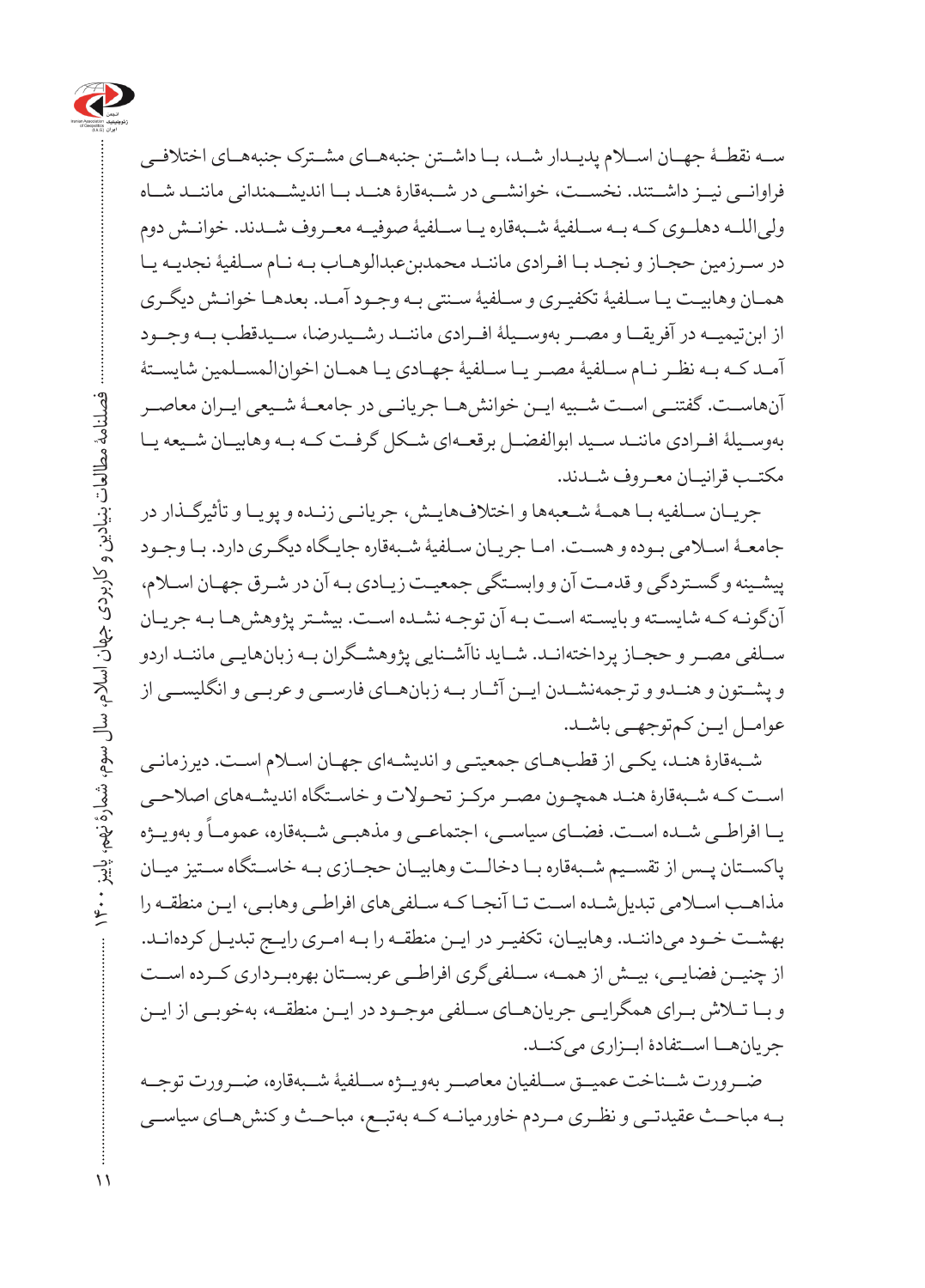

و نظامـی را بهدنبـال دارد، ضـرورت مباحـث بیـن فرقـهای و بیـن دینـی، ضـرورت شـناخت چگونگــی تعامــل بــا دیگــر فرقههــای اســامی بهویــژه فرقههــای معانــد و مخالــف بــا شــیعه و ظهــور و خیــزش دوبــارۀ بنیادگرایانــی ماننــد طالبــان در شــرق ایــران و همچنیــن ضـرورت شـناخت آنهـا عواملـی هسـتند کـه موجـب توجـه و تمرکـز بـه ایـن موضـوع بـرای پژوهـش شـد. همسـایگی چنـد هـزار کیلومتـری ایـران بـا ایـن بنیادگرایـان ضـرورت موضـوع را دوچنــدان میکنــد.

دربـارۀ جریـان سـلفی و وهابیـت و اصطـاح بنیادگرایـی مقـاالت متعـددی نوشـته شـده اســت، امــا در جســتوجو، پژوهشــی ندیدیــم کــه بــه موضــوع عناصــر بنیادگرایــان ســلفی شـرق ایـران پرداختـه باشـد، بنابرایـن از ایـن دیـدگاه موضـوع ایـن پژوهـش، خـأ پژوهشـی اسـت کــه پرداختــن بــه آن جنبــۀ نوآورانــه دارد. «بنیادگرایــی» را یکــی از ویژگی هــای بــارز ایـن نـوع جنبشهـا انتخـاب کردیـم تـا آن را عمیـق بررسـی و مطالعـه کنیـم. از ایـنرو، ایـن پرسـش مطـرح میشـود کـه مقومـات و عناصـر بنیادگرایـی سـلفیان شـرق ایـران کدامنـد؟ ایــن پژوهــش را بــه روش اســنادیتحلیلی انجــام دادیــم. بــرای پاســخ بــه پرســش پژوهــش ابتــدا مفهــوم بنیادگرایــی ســلفی شــرق ایــران و در مرحلــۀ بعــد عناصــر اصلــی بنیادگرایــان شــرق ایــران را تبییــن میکنیــم.

## **مفهومشناسی بنیادگرایی**

بنیادگرایـی برگرفتـه از ریشـۀ التیـن fundamentum بـه معنـای بنیـاد اسـت. واژۀ بنیادگرایـی كـه از تاریـخ و فرهنـگ اروپایـی گرفتهشـده، بـه معنـای بازگشـت بـه اصـول و بنیادهـای اولیـه و دوران باشـكوه و طالیـی گذشـته اسـت و هـدف پیـروان آن، بازگشـت بـه متـن كتـاب مقدس و سـنت اسـت. از ایـن نظـر، بنیادگرایـان گرایشهـای ضدمدرنیتـه و ضدسـرمایهداری دارنـد. بنیادگرایــی بــه دو صــورت در نظــر گرفتــه میشــود: منفــی، بــه معنــی انعطافناپذیــری، تعصـب و اقتدارگرایـی و مثبـت كـه بیانگـر ازخودگذشـتگی و فـداكاری نسـبت بـه عقیـدهای خـاص اسـت (20 2012: ,Mohaghegh).

 واژۀ بنیادگرایـی، نخسـتین بـار در دهـۀ 1920 بـرای توصیـف برخـی گروههـای اصولگرای مسـیحی بـهکار بـرده شـد. ایـن گـروه از مسـیحیان، سـخت بـر وابسـتگی و دلبسـتگی خـود بـه اصـول سـنتی و ارتودکـس انجیـل پایبنـد بودنـد. بدیـن ترتیـب، اصطـاح »بنیادگرایـی« در اصــل مربــوط بــه جنبشهایــی در تاریــخ مســیحیان و کاتولیکهــا بــوده و در میــان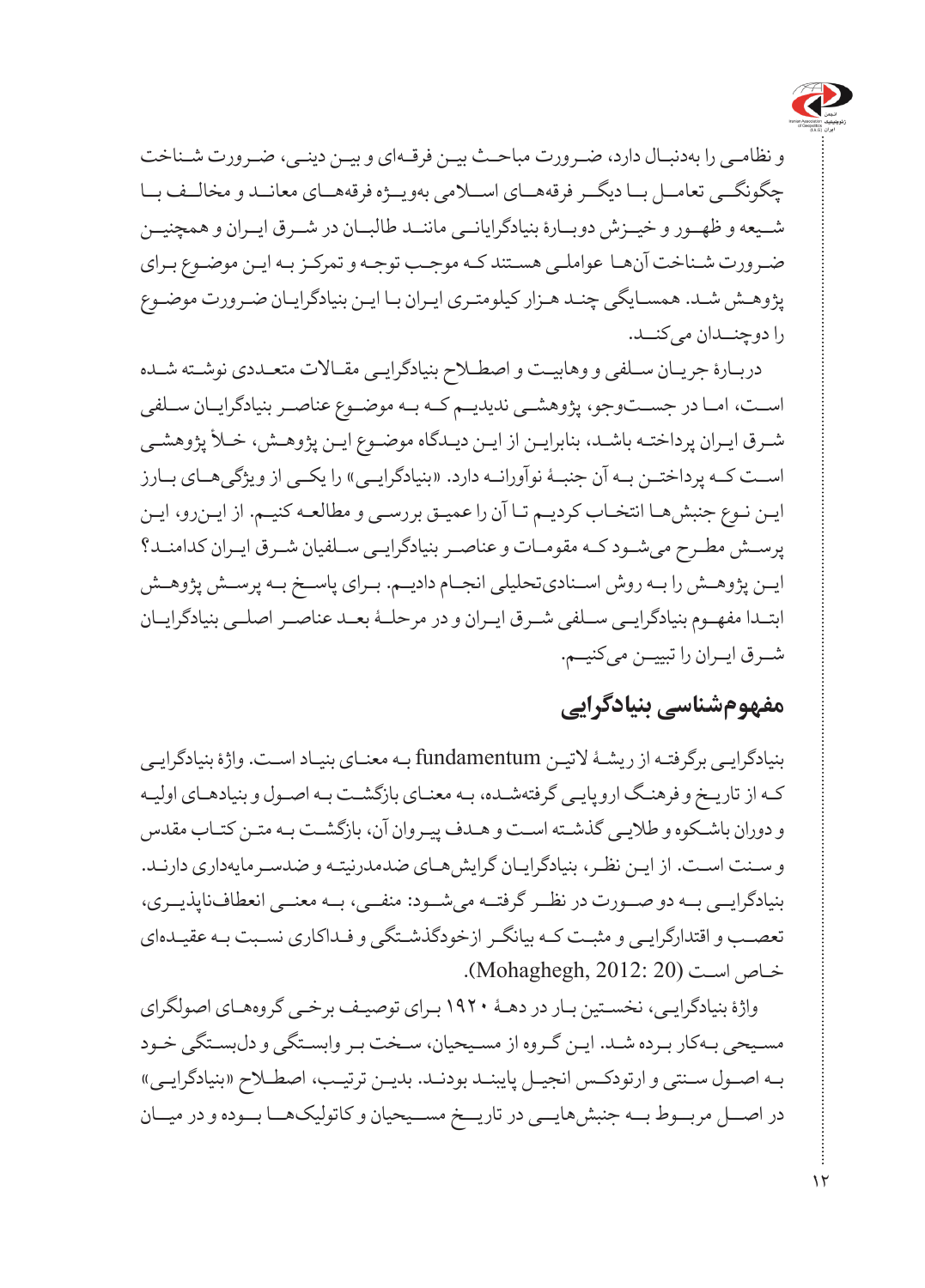

پروتسـتانها بیشـتر بـه معنـای کهنهپرسـت بـهكار میرفتـه اسـت. از اصطالحـات متـرادف بنیادگرایــی واژههایــی ماننــد اصولگرایــی، ســنتگرایی، واپسگرایــی یــا ارتجــاع اســت. اصولگرایــی بیشــتر در حــوزۀ مســائل اجتماعــی و اخالقــی، ســنتگرایی در حــوزۀ مســائل ایدئولوژیــك و واپسگرایــی در حــوزۀ مســائل سیاســی بــهكار مــیرود.

# **سیر تحول بنیادگرایی سلفیه در شبهقارۀ هند و شرق ایران**

اســام در قــرن اول هجــری وارد شــبهقارۀ هنــد شــد. غزنویــان حنفیمذهــب و مغــوالن ترکتبـار در گسـترش اسـام حنفـی در ایـن منطقـۀ جغرافیایـی بسـیار تأثیـر گذاشـتند. شـیخ ِّبدرالدیـن احمـد فاروقـي سـرهندي (۹۷۱-۱۰۳۴ق/ ۱۵۶۴-۱۶۲۵م)، معـروف بـه «مجـدَد الــف ثانــي»، عــارف و متکلــم مشــهور هنــد در قــرن یازدهــم قمــری و بنیانگــذار طریقــۀ «مجددیــه» یــا «احمدیــه» در سلســلۀ نقشــبندی از رهبــران تأثیرگــذار در جریــان ســلفی شــبهقارۀ هنــد اســت.

شـیخ احمـد سـرهندی، از سـران بـزرگ طریقـت نقشـبندیه اسـت کـه در زنـده نگهداشـتن دین اسـام در سـرزمین هنـد بسـیار تـاش کـرده اسـت. او بـرای پیادهکـردن اندیشـههای اسـامی و عرفانــی خــود از موضعگیــری سیاســی در برابــر ســاطین بهــره بــرد. همچنیــن تفکــرات و نظریههـای ابـن عربـی در مـورد »وحـدت وجـود« را بـه چالـش کشـید و از دل آن مبانـی »وحدت شـهود» را بـه وجـود آورد. ایــن نظریـه، سـبب نزدیکشــدن رابطـۀ میـان عقل گرایــان و صوفیــان شـد. برخـی اقدامـات سـرهندی متأثـر از ابنتیمیـه بـود. بـه همیـن دلیـل سـلفی و پیـرو ابنتیمیـه شـناخته شـده اسـت. بـرای نمونـه، او ماننـد ابنتیمیـه، مخالف کارهـای صوفیـان، ماننـد برگزاری جشـن میـاد پیامبـر بـود. او طریقتهـای صوفیانـه غیـر از نقشـبندیه را انـکار میکـرد. توسـل و کمـک از اولیـای الهـی را شـرک و گمراهـی میدانسـت. نـذری و ذبـح حیوانـات در کنـار قبـر مشـایخ را جایـز نمی دانسـت(دایره المعـارف اســلامی، ۱۳۹۹).

دومیــن شــخصیت تأثیرگــذار در شــکلگیری جنبــش بنیادگــرای ســلفی شــبهقاره، شــاه ولیاللـه دهلـوی اسـت. در سـال 1114 اواخـر حکومـت اورنـگ زیـب، پادشـاه مغولـی متولـد شـد. بهظاهـر در سـفر حـج بـه مکـه بـا محمدبنعبدالوهـاب دیـدار و گفتوگـو کـرده اسـت. ماننــد ســید جمالالدیــن و نزدیکانــش بــه انحطــاط اســام و در نتیجــه، ضــرورت بیــداری مسـلمانان توجـه و اهتمـام کـرده اسـت. نوگرایـی و مبـارزه با امپریالیسـم غـرب در هنـد، مدیون اندیشــههای محــدث دهلــوی اســت. او پــس از ۶۲ ســال عمــر، در ۲۹محــرم۱۱۷۶ فــوت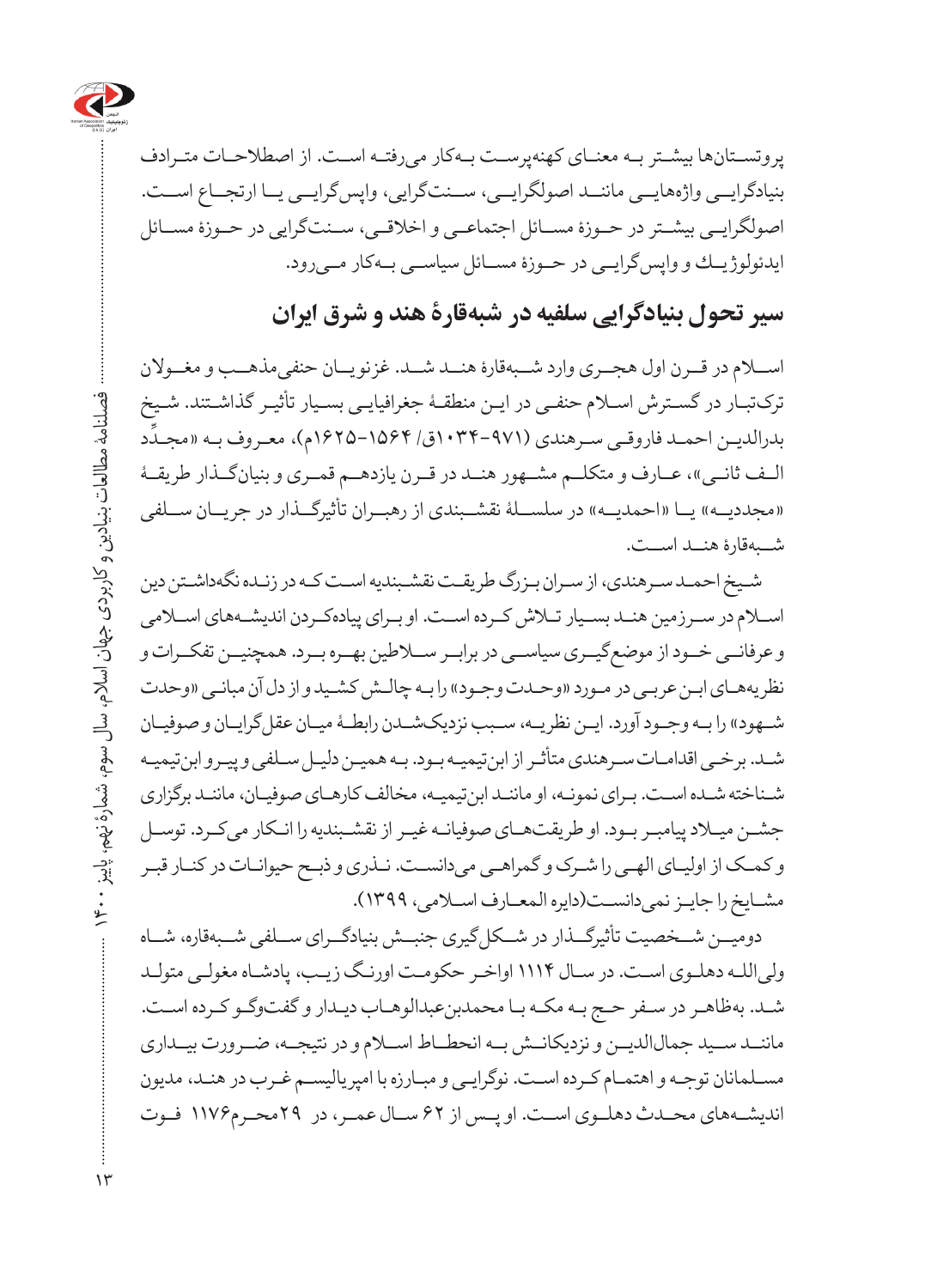

کـرد و در گورسـتانی در دهلـی بـه خـاک سـپرده شـد. او متأثـر از اندیشـههای ابنتیمیـه بـود. بنابرایـن مخالـف توسـل و اسـتغاثه و طلـب شـفای امـراض از غیـر خـدا بـود. نـذری بـرای غیـر خداونـد را جایـز نمیدانسـت. جنبـش فرهنگـی، اجتماعـی و سیاسـیای کـه او و پسـرش عبدالعزیـز و شــاگردانش بـه پــا کردنــد، «جنبــش ولی اللهــی» نــام گرفــت. عصــر شــاه ولــی اللــه مصــادف بــود بــا دورۀ فروپاشــی امپراتــوری اســامی و حضــور اســتعمار انگلســتان در هنــد، همچنیــن رشــد اندیشــههای هندویــی و ســیکی در میــان مســلمانان و تهدیــد جامعــۀ مسـلمانان و رشـد و توجـه بـه حدیثگرایـی در حـوزۀ تمــدن اسـامی.

شــاه ولیاللــه، علــت انحطــاط دیــن و پیدایــش خرافــات را دوری از منابــع حدیثــی میدانســت. از ایــنرو، کوشــید بــار دیگــر نــگاه بــه حدیــث را در میــان مســلمانان شــبهقاره زنــده کنــد (111 2012: ,Mousavi Alizadeh). دربــارۀ ارتبــاط شــاه ولیاللــه بــا محمدبنعبدالوهــاب دو دیــدگاه وجــود دارد. عــدهای بهدلیــل برخــی شــباهتهای فکــری میـان اندیشـههای شـاه ولیاللـه و وهابیـت، ماننـد حمایـت از ابنتیمیـه، مخالفـت بـا برخـی اعمــال صوفیــان ارتبــاط میــان او و محمدبنعبدالوهــاب را بعیــد ندانســتهاند و او را نســخۀ هنــدی وهابیــت و اهلحدیــث هنــد را گروهــی نزدیــک بــه وهابیــت دانســتهاند. برخــی دیگـر بنـا بـر شـواهدی ماننـد حنفـی و ماتریـدی بـودن شـاه ولـی و توجـه او بـه علـم کالم، ارتبــاط شــاه ولیاللــه بــا ابنعبدالوهــاب را بعیــد دانســتهاند),2016Alwahabiyah)

هماکنـون پیـروان شـاه ولیاللـه گروههـای متعـددی هسـتند کـه برخـی از آنهـا بهعنـوان گــروه ســلفیه و اهلحدیــث مطــرح هســتند. ایــن گــروه بــه وهابیــان حجــاز نزدیکترنــد. گـروه دیگـری از پیـروان شـاه ولیاللـه بـه دیوبنـدی مشـهور و در تقابـل بـا سـلفیان وهابـی هسـتند، امـا در همـان حـال، تفکـر سـلفی بـه میـان آنـان نیـز راه یافتـه اسـت.

ســومین شــخصیت تأثیرگــذار در شــکلگیری جریــان بنیادگــرای ســلفی شــبهقاره، شــاه عبدالعزیــز دهلــوی، فرزنــد شــاه ولیاللــه اســت. شــاه عبدالعزیــز بــه مبانــی مصطلــح ســلفیگری نزدیکتــر شــد. او بیــش از پــدر بــه حدیــث گرایــش داشــت و عقــل نیــز در نگاهـش اهمیـت کمتـری داشـت. او ماننـد پـدر، صوفیمسـلک و معتقـد بـه مکتـب کالمـی «ماتریدیــه» بــود. جنبــش ســلفی در دورۀ شــاه عبدالعزیــز بهســوی افراطی شــدن پیــش رفــت. او بــا نوشــتن کتــاب «تحفــه اثنــی عشــریه» بــه اختلافهــای شــیعه و ســنی دامــن زد. میرحامـد حسـین، کتـاب »عبقـات األنـوار« را در رد ایـن کتـاب نوشـته اسـت. ویژگـی دیگـر سـلفیگری شـاه عبدالعزیـز، ورود سیاسـت بـه اندیشـۀ سـلفیگری در دورۀ او اسـت.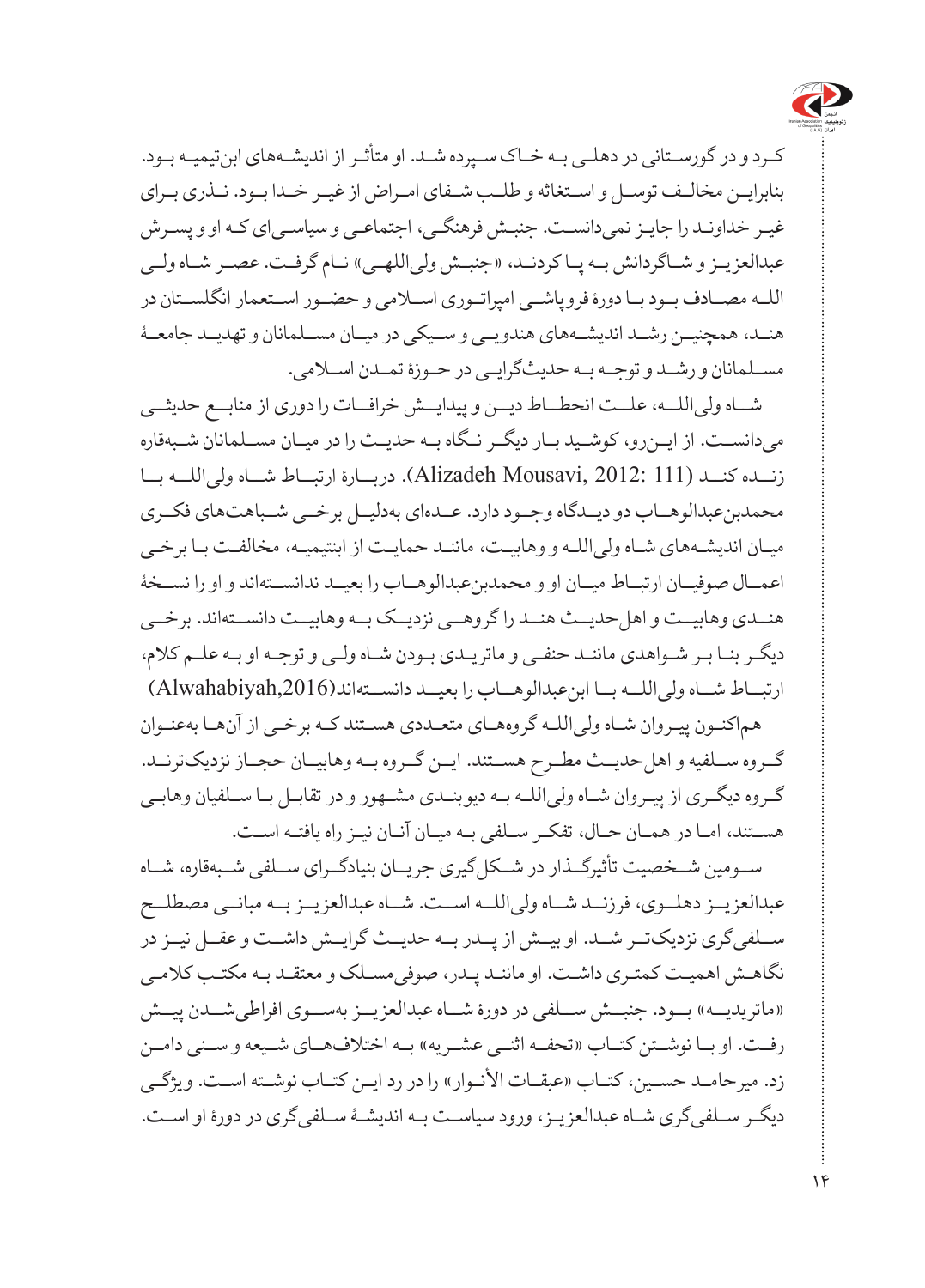

وی صاحــب فتــوای جهــاد علیــه ســیکها و انگلیســیها اســت. بــا اســتفاده از دو مفهــوم «دارالاســلام» و «دارالکفــر»، هنــد را بهدلیــل حضــور انگلیســی ها و جایگزینــی قوانیــن آنهــا بــا شــریعت اســامی دارالکفــر نامیــد و وظیفــۀ هــر مســلمانی را در ایــن ســرزمین، جهــاد یــا هجــرت دانســت.

 عبدالعزیـز، سـازمان »جنبـش مجاهدیـن« را شـکل داد. ایـن جنبـش، حرکتـی سـازمانیافته و مســلحانه بــود کــه اوج فعالیتهــای آن در ســالهای 1824 تــا 1831 بــود. ایــن ســازمان، ســیکها را بــه عقــب رانــد و پیشــاور را فتــح کــرد. انگلیســیها ایــن حرکــت را بهدلیــل مبارزهجویــی بــه حرکــت محمدبنعبدالوهــاب تشــبیه میکردنــد. در ســالهای بعــد نیــز او نمــاد مبارزههــای مکتــب ســلفیگری شــبهقاره معرفــی شــده اســت. پــس از شــاه عبدالعزیــز پیروانــش مکتبــی ســلفی در شــبهقاره بــه وجــود آوردنــد کــه بــه مکتــب دیوبندیهــا مشــهور شـد. از میـان دیوبندیهـا گرایشهـای بنیادگـرای دیگـری منشـعب شـد ماننـد اهلحدیـث، القاعــده، ســپاه صحابــه، لشــکر جهنگــوی، لشــکر طیبــه، طالبــان، جریــان حقانــی، دولــت اسـامی خراسـان یـا همـان داعـش، حرکـت اسـامی ازبکسـتان. در ادامه بـه برخـی از اصلی تریــن شــاخصهای آنهــا اشــاره میکنیــم (670 2007: ,Farmanian).

## **ویژگیها و عناصر بنیادگرایان شرق ایران**

سـلفیۀ شـبهقاره و شـرق ایـران بـا وجـود اشـتراکها بـا سـلفیۀ حجـاز تمایزهایـی دارنـد. در ادامــه ویژگیهــای اختصاصــی آنهــا را بیــان میکنیــم.

### **مطلقانگاری**

مطلقبــاوری از ویژگیهــای بنیادگرایــان شــرقی اســت. مطلقانــگاری بــه معنــای بــاور بــه وجــود حقیقــت مطلــق، مخالــف بــا روح مدرنیســم اســت. بــر عکــسِ معنــای نســبیگرایی<br>. اســت. پیامــد نســبیگرایی تحملپذیــری و تســامح و تســاهل اســت. بــه تعبیــر عامیانهتــر از دیــدگاه بنیادگرایــان قضایــا شــبیه صفرویــک یــا سیاهوســفید هســتند. بهصــورت مطلــق صحیــح یــا بهصــورت مطلــق باطــل اســت. از پیامدهــای امــروزۀ مطلقگرایــی اقتدارگرایــی و نظـارت اخالقـی بـر جامعـه اسـت. مطلقگرایـان کمتـر در صداقـت و حقانیـت خویـش شــک میکننــد. مطلقگرایــی بنیادگرایــان ســلفی در شــریعتگرایی و فقهمحــوری و اصالـت و حاکمیـت فقـه و فقهـا بـر دیگـر علـوم، تجلـی پیـدا میکنـد. مطلقانـگاری از آن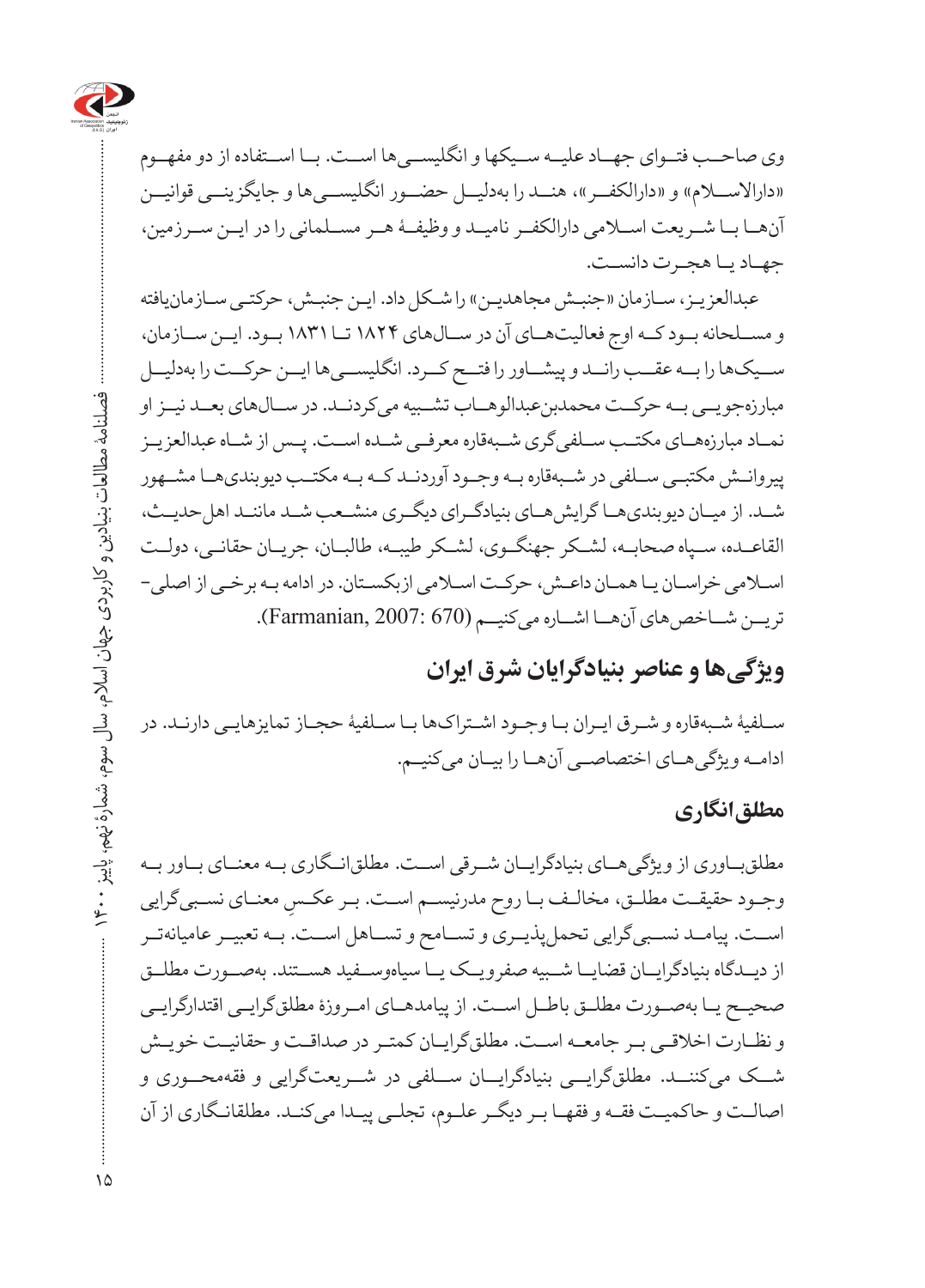

روی بهعنـوان ویژگـی بنیادگرایـان شـرق ایـران نـام بـرده میشـود کـه ایـن بنیادگرایـان قائـل بـه تقلیـد از ابوحنیفـه هسـتند و بـه درسـتی سـخنانش اطمینـان و بـاور مطلـق دارنـد. ولـی دیگـر بنیادگرایـان سـلفی ماننـد حجـاز و مصـر و شـام معتقـد بـه تقلیـد از مذاهـب اربعـه نیســتند. بــا پذیــرش اجتهــاد شــخصی بهنوعــی فهــم اشــخاص و نســبیت آن را پذیرفتهانــد. بـه دیگـر سـخن، بـه آنهـا حنفـی یـا شـافعی یـا مالکـی یـا حنبلـی گفتـه نمیشـود، بلکـه ســلفی گفتــه میشــود و یکــی از شــاخصهای ســلفی تقلیدنکــردن و باورنکــردن صحــت کالم ائمــۀ مذاهــب اربعــه اســت )(5/556 1988: ,Taymiyyah Ibn

## **توجه به عرفان و تصوف**

بنیادگرایــان ســلفی نجــدی نهتنهــا میانــۀ خوبــی بــا عرفــان و تصــوف ندارنــد، بلکــه بــه صراحــت عرفــا و متصوفــه را جاهــل و منحــرف و بدتــر از جهــود نصــارا و حتــی کافــر میداننــد (7/590 2-143, 2005: ,Taymiyyah Ibn). بــرای نمونــه، ابنتیمیــه اثــری ویــژه بــا نــام »الفرقــان بیــن اولیاءالرحمــن و اولیاءالشــیطان« دارد کــه در آن فالســفه، عرفــا و متصوفــه را نقــد میکنــد. امــا برخــاف بنیادگرایــان نجــدی بنیادگرایــان شــبهقاره و شــرق ایـران نـگاه مثبتـی بـه عرفـان و تصـوف دارنـد. بـرای نمونـه، شـاه ولیاللـه دهلـوی معتقـد بــود کــه دیــن از دو بخــش شــریعت و طریقــت تشــکیل شــده اســت و هیچیــک از ایــن دو، بهتنهایــی نمیتوانــد ســعادت و رســتگاری انســان را فراهــم کنــد. او پیــرو »طریقــت نقشـبندی» بـود و گرایش هـای وحـدت وجـودی صوفیانـه را بـا اعتقـادات مذهبـی آشـتی داد (Jabraili, 2012: 221).

شــاه ولیاللــه آثــاری در علــم تصــوف نیــز نوشــته اســت ماننــد »التفهیمــات االلهیــه و خیرالکثیـر». بنابرایـن جریانهـای بنیادگـرای شـرق ایـران نوعـی از تصـوف در خـود دارنـد کـه از پیامدهـای ایـن ویژگـی احتـرام و زیـارت قبـور بـزرگان و مشـایخ و بزرگداشـت و تکریـم ایــام والدت و وفــات آنهاســت. گــواه بــر صحــت ایــن ادعــا وجــود مقبــره و زیارتگاههــای متعــدد در افغانســتان و پاکســتان و هندوســتان اســت. برخــی از ایــن مکانهــا عبارتانــد از: زیارتــگاه ســخی شــاه مــزدان در مرکــز والیــت بلــخ، زیارتــگاه ســخی در غــرب کابــل، زیارتــگاه امــام خــرد )یحیــی بــن زیــد بــن علــی بــن الحســین( در مرکــز والیــت ســرپل، مقبـرۀ ابوالقاسـم یـا قاسـم بـن جعفـر و عبداللـه بـن معاویـه در هـرات، معـروف بـه زیـارت شــاهزادگان، زیارتــگاه خرقــۀ شــریف در قندهــار )78 2013: ,Tavousi)، زیارتــگاه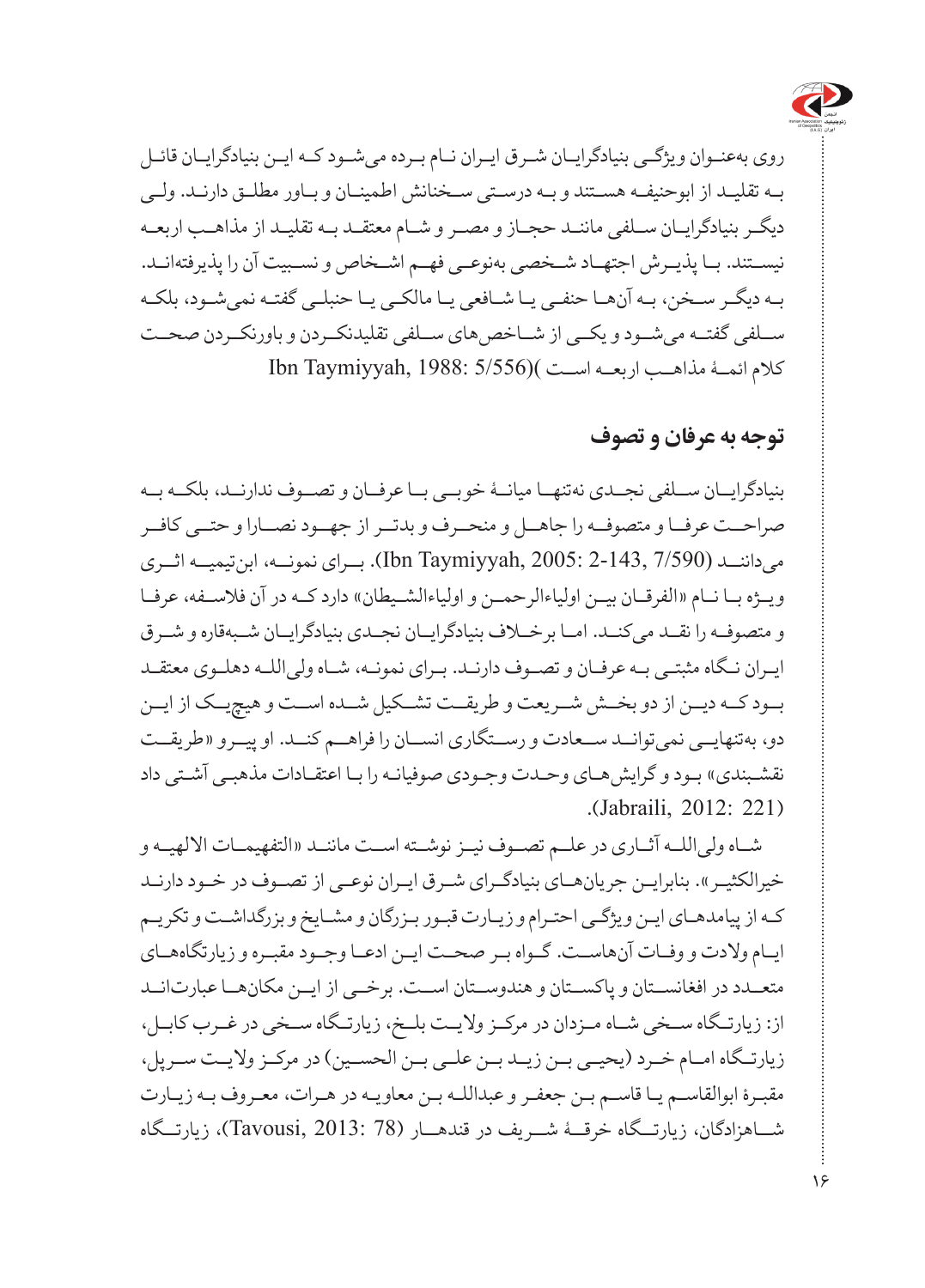

صوفیــان در الهــور پاکســتان، آرامــگاه شــاهرکن عالــم صوفــی رکنالدیــن ابوالفتــح در مولتــان پاکســتان، زیارتــگاه نعمتاللــه شــاه قــادری در کشــمیر، مقبــره و زیارتــگاه صوفــی ســید محمــد نظامالدیــن اولیــا معــروف بــه شــاه نظامالدیــن در دهلــی. از شــواهد دیگــر تصوفگرایــی بنیادگرایــان شــرق ایــران همیــن بــس کــه بــا وجــود اماکــن متعــدد تاکنــون گزارشــی از تخریــب مقبرههــا داده نشــده اســت. ایــن در حالــی اســت کــه بنیادگرایــان حجـازی و وهابـی بسـیاری از آثـار باسـتانی و مکانهـای مقـدس حجـاز و سـوریه و عـراق ماننــد مولــد النبــی، مصالهــای پیامبــر و مقبــرۀ بقیــع را نابــود کردنــد و در اصــول بــا ســفر بـرای زیـارت قبـر پیامبـر ]ص[ و ائمـه ]ع[ و بـزرگان بهشـدت مخالـف و حتـی ایـن کار را حـرام می داننــد (27-27 .4/520 (Ibn Taymiyyah, 2005)

#### **نقلگرایی عقلمحور**

یکــی از ویژگیهــای بنیادگرایــان ســلفی شــرق ایــران نقلگرایــی عقلمحــور آنــان اســت. حدیثگرایــی یــا نقلگرایــی یــا متنمحــوری یــا نصبــاوری اصطالحــات رایــج ایــن ویژگـی اسـت. شـاه ولیاللـه دهلـوی بـرای مبـارزه بـا خرافـات هندوهـا و صوفیـان و ادیـان محلــی و مبــارزه بــا اســتعمار انگلیــس روش حدیثگرایــی عقلمحــور را پایهریــزی کــرد )110 2012: ,Alizadeh). ایــن مبنــا رفتهرفتــه در شــبهقاره گســتردهتر شــد. اســاس و مبنــای اعتقــادات حدیثگرایــان قــرآن و ســنت اســت و دیگــر منابــع جنبــۀ تکمیلــی و تأییـدی دارد. جریانـی کـه شـاه ولیاللـه پایهگـذاری کـرد در یـک گـروه افراطـی آن، موجـب شــکل گیری و پیدایــش فرقــهای بــا نــام «اهل حدیــث» در شــبهقاره شــد. اهل حدیثی هــا بــه رهبـری صدیقخـان و ماننــد حسـين مبنــای ايمــان را صــرف اعتقــاد بــه حديــث مى داننــد. پیـروان ایـن جنبـش بـه هیچیـک از مذاهـب اربعـۀ فقهـی توجهـی ندارنـد. از ایـن جنبـش گاهــی بــه نــام «غیرمقلدهــا» یــاد می شــود. باورمنــد بــه اجتهــاد بـوده و اجتهــاد را امــری فراگیــر در بیــن مســلمانان میدانســتند. ایــن جنبــش بــه وهابیــت بســیار نزدیکترنــد. بنابرایــن مخالــف آموزههایــی ماننــد توســل و زیــارت قبــور و جشــن میــاد نبــی ]ص[ و زیـارت قبـر آن حضـرت هسـتند. از مهمتریـن مدرسـههای آنهـا مدرسـۀ سـلفیه و محمدیـه اســت (337 2012: ,Jabraili).

از دل مکتـب اهـل حدیـث، مکتـب دیگـری بـه نـام اهـل قـرآن یـا قرآنیـان بـه رهبـری غـام نبـی عبداللـه جکرالـوی در سـال 1902 متولـد شـد. آنهـا فقـط قـرآن را بهعنـوان منبـع

 $\Uparrow$ 

فصلنامۀ مطالعات بنیادین و کاربردی جهان اسالم، سال سوم، شمارۀ نهم، پاییز 1400

فصلنامهٔ مطالعات بنیادین و کاربردی جهان اسلام، سال سوم، شمارهٔ نهم، پاییز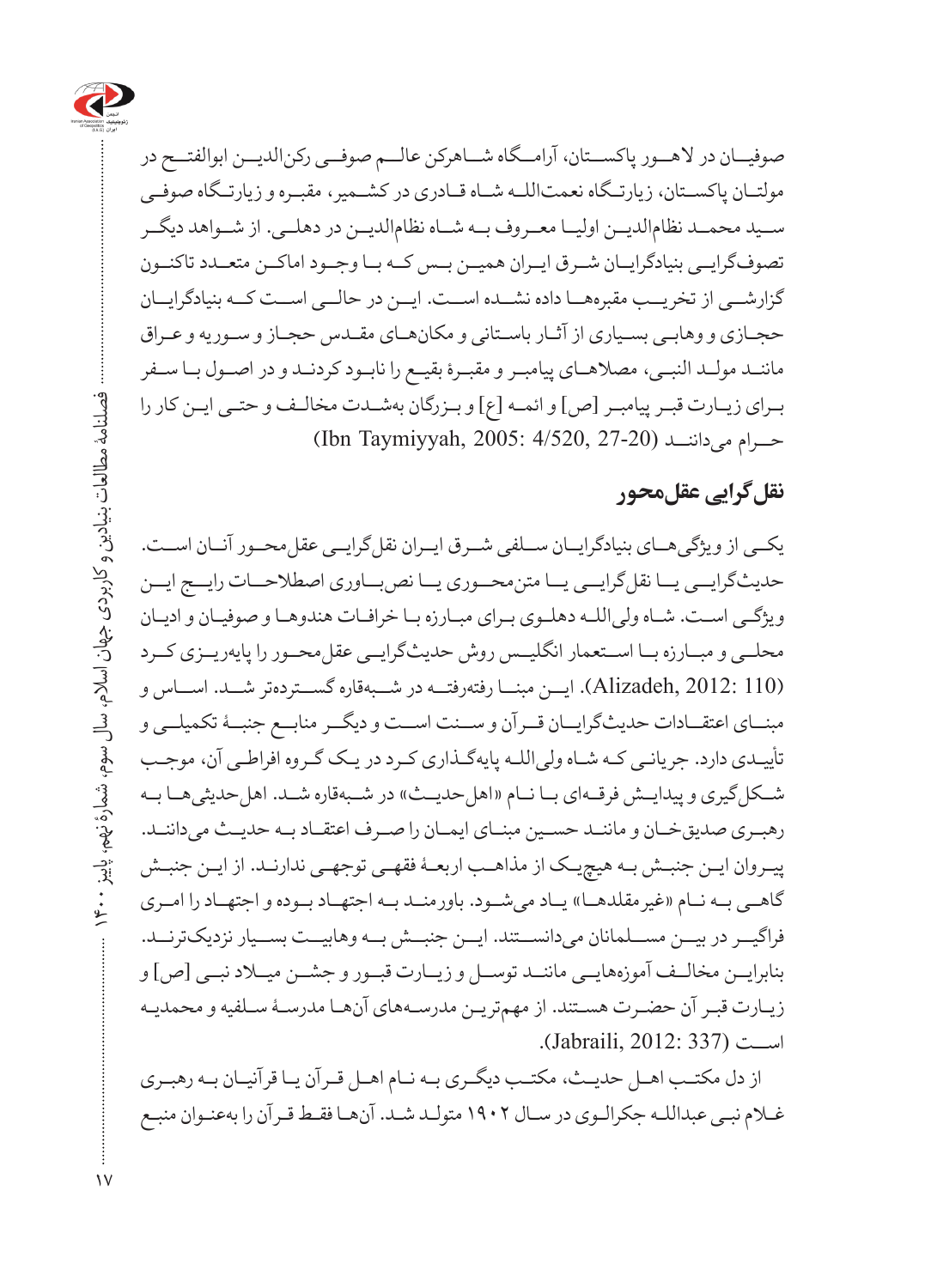

اعتمادبخــش میپذیرفتنــد. مــاک تشــخیص درســتی یــک حدیــث را قــرآن میدانســتند (19 1987: ,Ahmad). ماننـد وهابیـان اعتقـادی بـه شـفاعت و عصمـت پیامبـر و حیـات برزخــی نداشــتند (307 2012: ,Jabraili). از مظاهــر جنبــش نقلگرایــی بنیادگرایــان شــرقی بیتوجهــی آنهــا بــه علــوم عقلــی و فلســفی و کالمــی بهویــژه کالم جدیــد اســت. تاکنـون فیلسـوف یـا متکلـم مشـهوری در میـان ایـن گروهـا گـزارش نشـده اسـت. اینـان بـا مباحـث کالم جدیـد رابطـۀ خوبـی ندارنـد. بنابرایـن نسـبت بـه مباحثـی ماننـد پلورالیسـم دینـی، تجربـۀ دینـی، زبـان دیـن، کارکـرد دیـن، فلسـفۀ دیـن و رابطـۀ علـم و دیـن کمتوجـه یــا بیتوجــه هســتند. بهاســتثنای افــرادی ماننــد مــودودی و اقبــال کــه در گــروه بنیادگرایــان قــرار نمیگیرنــد، بیشــتر روشــنفکران دینــی در حــوزۀ ســلفیان مصــر طبقهبنــدی میشــوند. همچنیــن از نــگاه تاریخــی حــوزۀ خراســان بــزرگ و شــرق ایــران همــواره محــل تمرکــز اندیشــۀ حدیثــی و نقلــی بــوده اســت. بــرای نمونــه، نویســندگان کتابهــای حدیثــی اهــل سـنت (صحـاح السـته) ماننـد بخـاری و مسـلم و ترمـذی و نسـایی و همچنیـن شـیخ طوسـی مؤلــف دو کتــاب حدیثــی از کتابهــای اربعــۀ شــیعه وابســته بــه حــوزۀ خراســان هســتند. آنچـه گفتیـم دربـارۀ اثبـات اصـل و کلیـت حدیثگرایـی سـلفیان شـرق ایـران بـود. امـا

ِ بنیادگرایــان ســلفی شــرق ایــران یــک وجــه ممیــزهای از شــایان توجــه اینکــه حدیثگرایــی دیگــر ســلفیان دارد. اینکــه در رفتــاری تناقضآمیــز همزمــان بــا حدیثگرایــی بــه مباحــث کالمـی و عقلـی نیـز توجـه دارنـد

(668 2007: ,Farmanian). شـاید بنیادگرایـان شـرق بهنوعـی بـه رابطـه و آشـتی میـان عقـل و نقـل رسـیده و توجـه داشـتهاند، برخـاف بنیادگرایـان نجـدی کـه حدیثگرایـی آنهـا بههیچوجــه ســر ســازگاری بــا مباحــث عقلــی و کالمــی نــدارد. بــه بیانــی، حدیثگرایــی بنیادگرایــان شــرق خالــص نیســت، بلکــه آمیختــه بــا چاشــنی عقالنیتبــاوری و اجتهــاد اســت. بــه همیــن دلیــل، عنــوان حدیثگرایــی عقلمحــور را انتخــاب کردیــم.

### **توجه به مباحث عقلی و کالمی**

همچنــان کــه در مبحــث پیشــین گفتیــم از ویژگیهــای حدیثگرایــی بنیادگرایــان شــرق آمیختگــی آن بــا مباحــث عقلــی و کالمــی اســت کــه در اینجــا آن را توضیــح میدهیــم. بنیادگرایــان شــبهقاره برخــاف بنیادگرایــان حجــاز بهنســبت عالقهمنــد بــه مباحــث عقلــی و کالمـی و علمـی و معتقـد بـه اجتهـاد و مسـائل مسـتحدثه هسـتند. حجیـت نسـبی عقـل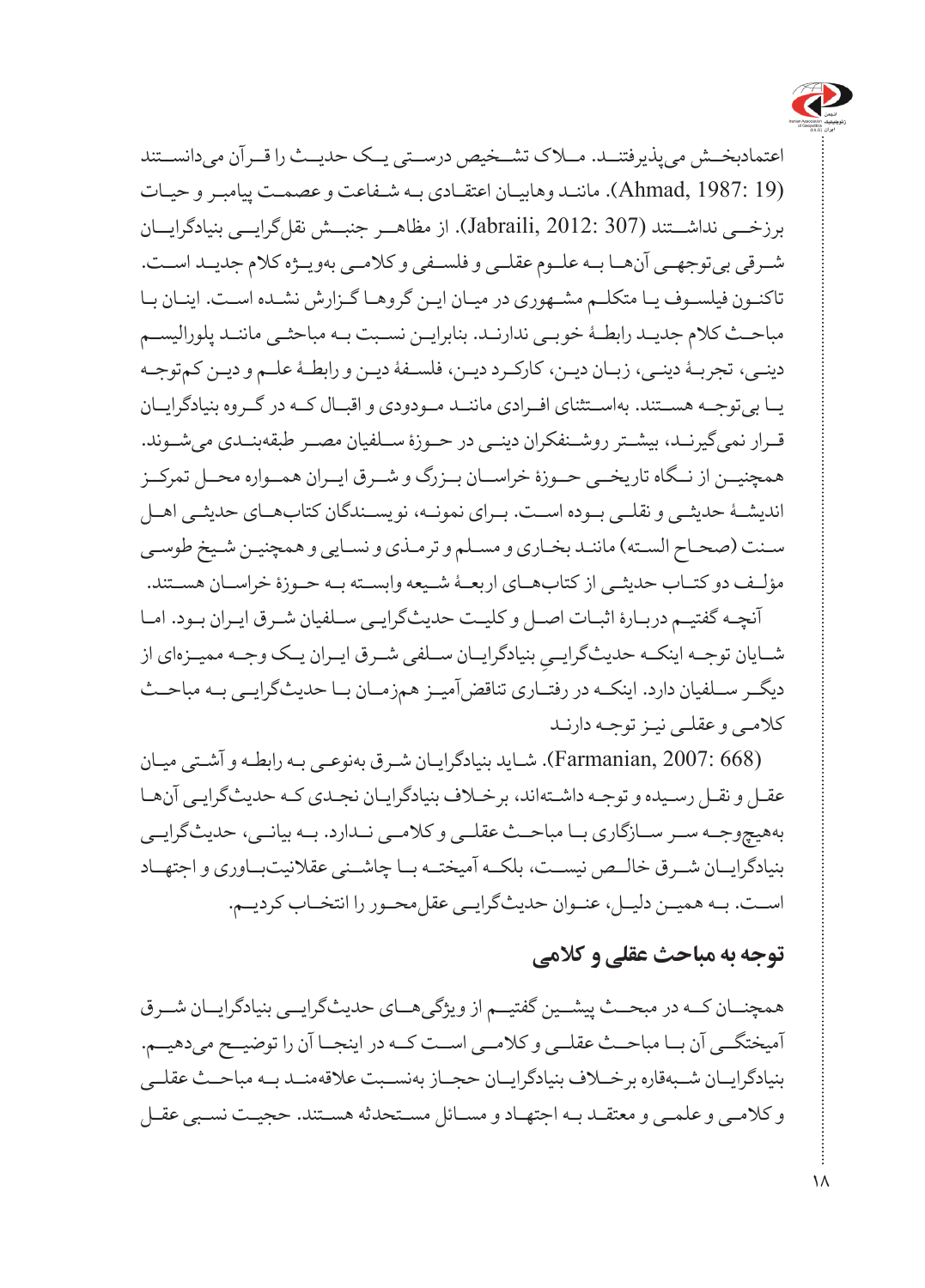

را میپذیرنــد. بــرای نمونــه، شــاه ولیاللــه بهعنــوان یــک متکلــم، آثــار کالمــی بــه زبــان عربـی و فارسـی، نوشـته اسـت، آثـاری چـون «تأویـل الاحادیـث»، «المسـوی» «عقدالجیـد فـی احـکام االجتهـاد و التقلیـد«. او بـرای عقـل و اجتهـاد اهمیـت نسـبی قائـل بـود. شـاه ولیاللــه عنصــر اجتهــاد را ضــروری میدانســت و پیــروی صــرف و بــدون اندیشــه از گذشــتگان را بــدون درنظرگرفتــن شــرایط روز، نمیپذیرفــت

(Farmanian, 2007: 668).

بنیادگرایـان شـرقی پیـرو ابوحنیفـه هسـتند. او بـه مسـائل کالمـی و عقلـی توجـه ویـژهای داشـت. تقسـیم فقـه بـه فقـه اکبـر و فقـه اصغـر و ترجیـح مسـائل کالمـی بـر مسـائل فقهـی منســوب بــه ابوحنیفــه اســت. در مــرام ابوحنیفــه، فقــه اکبــر همــان مســائل اصــول دیــن و کالم و اعتقــادات اســت و منظــورش از فقــه اصغــر، همــان فــروع دیــن یــا مباحــث فقهــی و حقوقــی اســت. از ایــنرو، بنابــر قاعــده، حنفــی مســلکان نمیتواننــد بیگانــه از مباحــث عقلــی و کالمــی باشــند. در توجــه بنیادگرایــان شــرقی بــه مباحــث کالمــی، همیــن انــدازه بـس کـه آنهـا خـود را در فقـه پیـرو ابوحنیفـه و در کالم پیـرو ابومنصـور ماتریـدی میداننـد (33 2006: ,Saharnpuri(.ابومنصــور متکلمــی عقلمحــور بــود. کتــاب کالمــی «التوحیـد» او کتابـی بـه سـبک معتزلـی و عقلـی اسـت. تفسـیر مشـهورش بـا نـام «تأویـلات اهـل السـنه« از باورمندیـش بـه تأویـل آیـات خبـری و تشـبیهی و تجسـیمی قـرآن حکایـت می کنــد.

ایــن در حالــی اســت کــه بنیادگرایــان نجــدی در اصــول منکــر و مخالـف بــا ابومنصــور ماتریــدی و ابوالحســن اشــعری و مخالــف بــا فالســفه، عقلیــون، منطقیــون، کالمیــون و مباحثــی ماننــد تأویــل هســتند (2018 ,bahrami). معنــای دیگــر تبعیــت از فقــه حنفــی یعنـی پذیـرش قیـاس و مفهـوم دیگـر قیـاس همـان پذیـرش حجیـت عقـل در فقـه و حقـوق اســامی اســت. پذیــرش عقــل در فقــه و حقــوق اســامی نوعــی نزدیکــی بــه حقــوق اومانیســتی و الئیکــی و ســکوالر و حقــوق زمینــی اســت. بــه بــاور نگارنــده، فقــه قیاســی ابوحنیفــه ظرفیــت همراهــی بــا مدرنیتــه را بیشــتر از دیگــر مکاتــب حقوقــی و فقهــی دارد. توجــه بــه ســرعت مدرنیزهشــدن کشــورهای حنفــی ماننــد مالــزی، اندونــزی، بنــگالدش، پاکســتان، ترکیــه، ازبکســتان گواهــی بــر ایــن مدعاســت.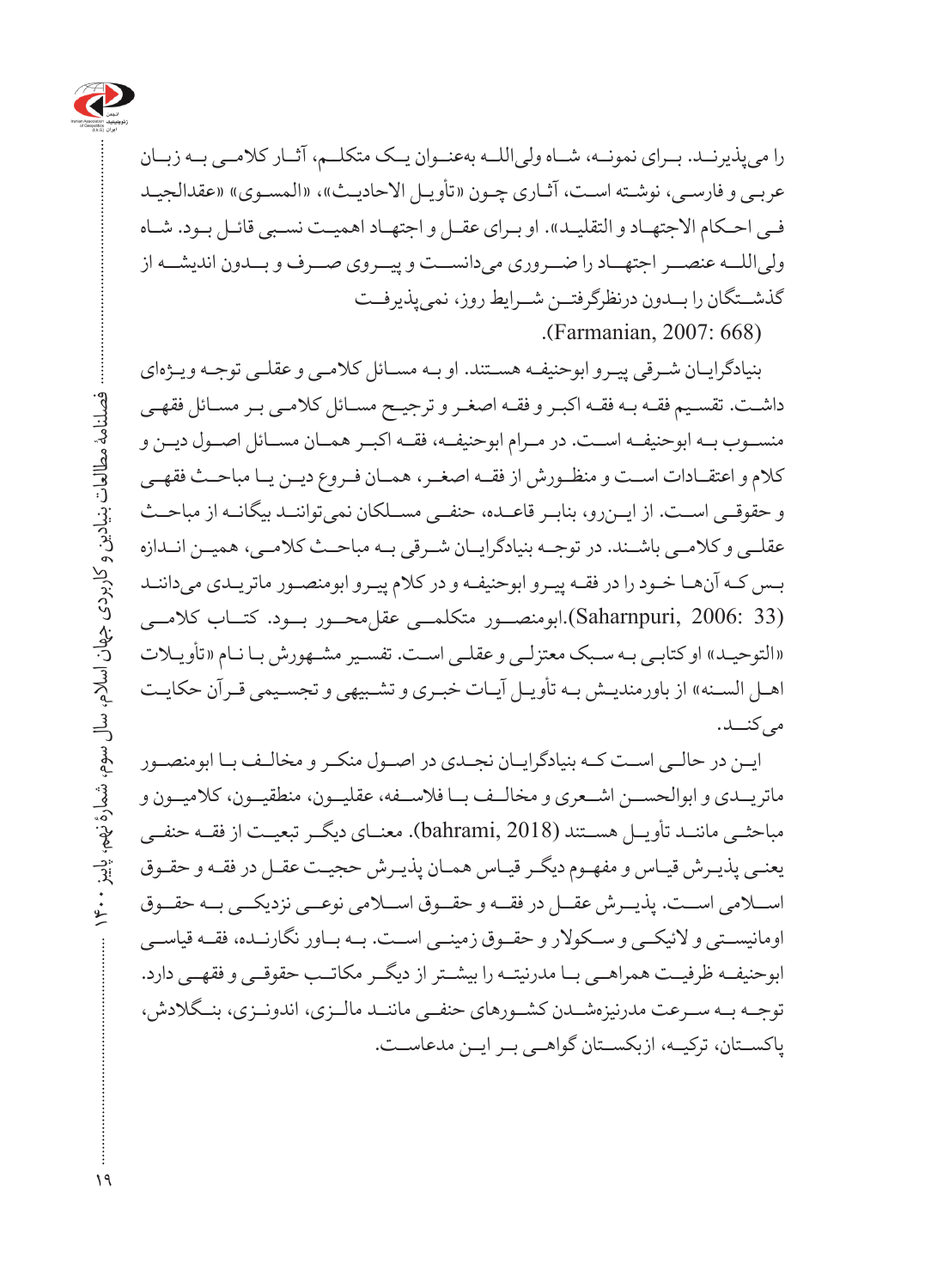

**پذیرش تقلید** 

یکـی از مؤلفههـای عـام سـلفیبودن نفـی و انـکار تقلیـد از مذاهـب اربعـه اسـت. سـلفیان بـر ایـن باورنـد کـه بایـد مسـتقیم بـه کتـاب و سـنت مراجعـه کـرد. بـه بیانـی، بـاب اجتهـاد را گشــوده و بــاب تقلیــد را بســتهاند. البانــی بــه محمدبنعبدالوهــاب انتقــاد میکــرد کــه او از نظــر حدیثــی ســلفی اســت، ولــی از نظــر فقهــی مقلــد احمدبنحنبــل اســت  $(Mohammad.2020:12)$ 

ابنتیمیــه از کســانی اســت کــه مخالــف تقلیــد اســت. انحصــار مذاهــب در مذاهــب اربعــه را نکوهــش میکنــد. تقلیــد از ائمــۀ اربعــه را کفــر میدانــد,Taymiyyah Ibn (5-556 1988:(. اخباریــان شــیعه نیــز مخالــف تقلیــد هســتند.

یکـی از ویژگیهـای بنیادگرایـان سـلفی شـرق ایـران کـه آنهـا را از بنیادگرایـان حجـازی متمایــز میکنــد، موضــوع پذیــرش تقلیــد اســت. بــرای نمونــه، شــاه ولیاللــه در عیــن پایبنــدی بــه اصــل حدیثگرایــی تقلیــد از مذاهــب اربعــه را جایــز میدانســت ),Ghaffar 56 1999:(. شــاه ولیاللــه تقلیــد از ائمــۀ اربعــه را رحمتــی از ناحیــۀ الهــی میدانســت. بنیادگرایـان شـرقی خـود مقلـد ابوحنیفـه و حنفـی مذهب هسـتند. اگـر بپرسـید کـه بنیادگرایان نجـدی نیـز مقلـد و پیـرو احمـد حنبـل هسـتند، گفتـه میشـود کـه سـلفیان حجـاز احمـد را نـه یـک فقیـه بلکـه یـک محـدث میداننـد. مسـند احمـد، حجیمتریـن و معتبرتریـن کتـاب حدیثـی اهـل سـنت اسـت. بـه بیانـی، احمـد را در عـرض بخـاری و مسـلم میداننـد نـه در عـرض شـافعی و ابوحنیفـه و مالـک(,2020:12Mohammad) .

#### **توجه به مبحث احترام به صحابه**

بنیادگرایــان نجــدی شــیعه را از بــاب انحــراف در توحیــد عبــادی و بدعتگــذاری و در شــرک عبــادت منحــرف و گاهــی تکفیــر میکننــد؛ امــا مســئلۀ اصلــی و اولویــتدار بــرای بنیادگرایـان شـرقی احتـرام بـه صحابـه بهویـژه تکریـم و افضلدانسـتن شـیخان اسـت. ایـن بنیادگرایـان اگـر شـیعه را هـم تکفیـر یـا منحـرف میداننـد بیشـتر از بـاب آموزههایـی ماننـد برائـت از شـیخان و سـب صحابـه اسـت. گفتنـی اسـت بنیادگرایـان شـبهقاره، آثـار فراوانـی در تکریــم صحابــه و شــیخان نوشــتهاند. بــرای نمونــه، دهلــوی کتــاب »قــره العینیــن فــی تفضیــل الشــیخین« و کتــاب »ازالــه الخفــاء عــن خالفــه الخلفــا« را در پاســخ بــه شــبهات شــیعیان نوشــته اســت. او در ایــن آثــار شــیعه را بهدلیــل ســب خلفــا منحــرف میدانــد.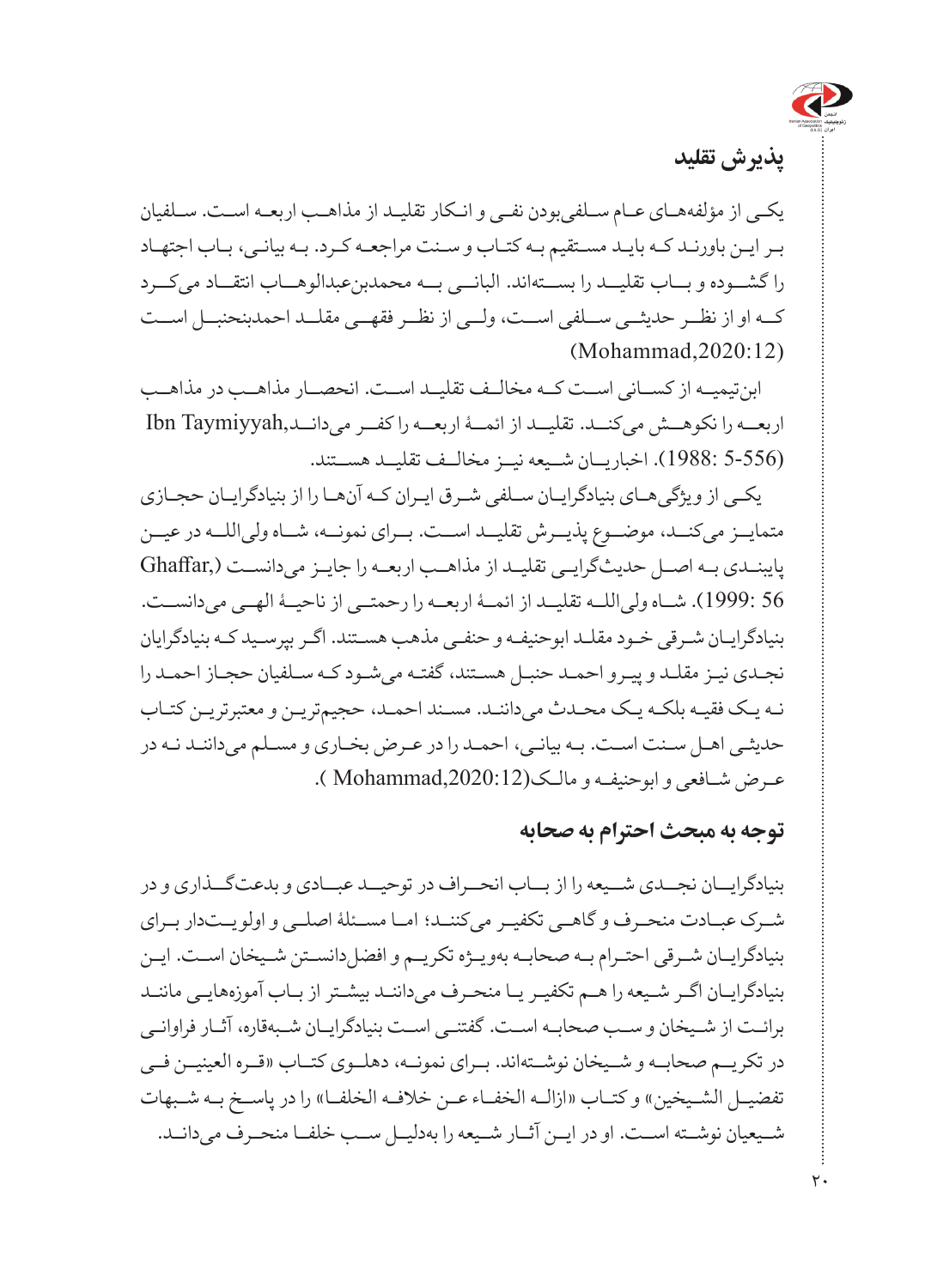

**غربستیزی و مبارزه با استعمار و استبداد**

مخالفــت بــا گفتمــان مدرنیتــه بهتقریــب از وجــوه مشــترک بیشــتر جنبشهــای بنیادگــرای اســامی اســت. بهراحتــی میتــوان مدعــی شــد کــه بنیادگرایــی بیــش از آنکــه بــه مباحــث خداشناســی و توحیــدی مربــوط باشــد در تقابــل بــا مدرنیســم شــکلگرفته اســت. ولــی ایــن ویژگـی نیـز در میـان بنیادگرایـان شـرق مفهـوم خاصتـری از دیگـر سـلفیان بنیادگـرا دارد. اگـر بـرای بنیادگرایـان نجـدی مشـکالت داخلـی جهـان اسـام و انحـراف مسـلمانان از آموزههـای اســامی و گرفتــاری آنــان در بدعــت و شــرک عبــادی عامــل عقبماندگــی و جــوازی بــرای اصالحـات و جهـاد اسـت؛ در مقابـل بـرای بنیادگرایـان شـبهقارۀ هنـد بیشـتر دشـمنان خارجـی و تهاجـم فرهنگـی غـرب عامـل اصلـی بدبختـی مسـلمانان شـناخته شـده اسـت.

در تاریـخ بنیادگرایـان شـبهقاره، سـابقۀ مبـارزۀ افـراد زیـادی بـا اسـتعمار انگلیـس و آمریـکا و هندوهـا و بوداییهـا دیـده میشـود، غیـر از مهاتماگانـدی مسـلمانانی ماننـد جواهـر لعـل نهـرو، سـردار پاتیـل، موالنـا عبدالـکالم ازاد، محمدعلـی جنـاح کـه افـرادی آشـنا در سـابقۀ مبـارزه بـا اسـتعمار هسـتند. در سـال 1842 جنـگ بزرگـی میـان مسـلمانان افغـان بـا کمپانـی هنــد شــرقی بریتانیــا در درۀ هلمنــد روی داد کــه در حــدود 4 هــزار و 500 نفــر از ســربازان انگلیسـی و هنـدی کمپانـی هنـد شـرقی بریتانیـا بـه همـراه ۱۲ هـزار نفـر از مـردم و خانوادههای وابسـته بـه اردوگاه انگلیـس، توسـط جنگجویـان قبائـل افغـان کشـته شـدند.

 اگــر در تاریــخ بنیادگرایــان وهابــی حتــی یــک مــورد پشــینۀ مبــارزه بــا غــرب و غیرمســلمانان یافــت نمیشــود؛ امــا بنیادگرایــان ســلفی شــرق ماننــد طالبــان و القاعــدۀ پاکســتان دشــمن اصلــی خــود را آمریــکا میداننــد و علیــه آمریکاییهــا مبــارزه میکننــد. اگــر وهابیــان و جبهــۀ النصــره و داعــش و بوکوحــرام بــا همراهــی صهیونیســمها و غربیهــا علیـه مسـلمانان حجـاز و سـوریه و عـراق و آفریقـا فعـال بـوده و معنایـی دروندینـی از آمـوزۀ جهــاد و اصالحــات دارنــد؛ در مقابــل، بنیادگرایــان شــرق، معنایــی بروندینــی از جهــاد و اصالحــات دارنــد و نــوک پیــکان مبارزاتــی آنــان بهســوی صهیونیســم و آمریــکا و غــرب هدفگیـری شـده اسـت. بـرای نمونـه، القاعـده از گروهـای بنیادگـرای سـلفی پاکسـتان بـه رهبـری بـنالدن کفـر و دشـمن را بـه دو قسـم، کفـر و دشـمن نزدیـک و کفـر و دشـمن دور تقســیم میکردنــد. از اهــل کتــاب و نظامهــای ســرمایهداری و دموکراتیــک و سوسیالیســتی و کمونیســتی و ملیگــرا بهعنــوان دشــمن دور یــاد میکردنــد کــه گرفتــار شــرک و طاغــوت شـدهاند. و از دو جهـان عـرب و اسـام بهعنـوان دشـمن نزدیـک یـاد میکردنـد کـه گرفتـار

فصلنامۀ مطالعات بنیادین و کاربردی جهان اسالم، سال سوم، شمارۀ نهم، پاییز 1400

فصلنامه مطالعات بنيادين و كاربردى جهان اسلام، سال سوم، شمارهٔ نهم، پاييز ۴۰۰۰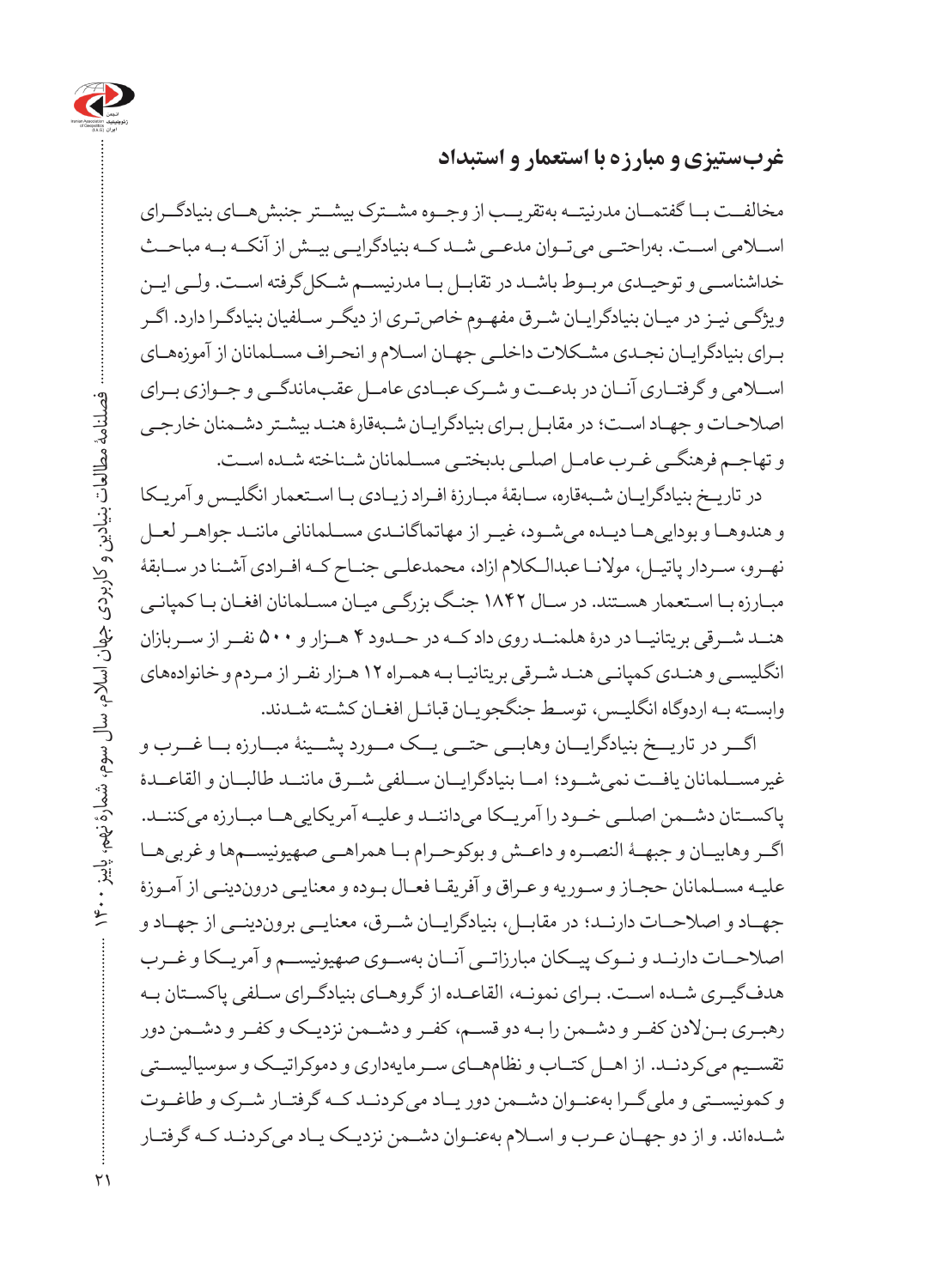

بدعــت و انحــراف شــدهاند. بــنالدن در بیانیــۀ رســمی خــود اعــام کــرد کــه نبــرد مــا بــا دشـمن دور یعنـی آمریـکا و اسـرائیل و انگلیـس اسـت )275-307 2016: ,Shahadeh). بـنالدن در سـال 1996 بـا ورود بـه افغانسـتان جنـگ مقـدس خـود علیـه غـرب را آغـاز کـرد )220 2011: ,Burger). بـنالدن و ایمـن الظواهـری )رهبـران القاعده( در سـال 1998 یـک بیانیـۀ رسـمی صـادر کردنـد. براسـاس ایـن بیانیـه، همـۀ گروههـای جهـادی گردآمـده در افغانســتان زیــر یــک پرچــم جهــادی بینالمللــی را علیــه آمریــکا آغــاز میکردنــد. در ایـن بیانیـه بـه سـه دلیـل دشـمن اصلـی القاعـده آمریـکا اعـام شـد.1: اسـتمرار حضـور نیــروی نظامــی آمریــکا در عربســتان ســعودی؛ .2 ارادۀ آمریــکا در ویرانســازی و کشــتار مـردم عـراق؛ ٣. هـدف آمریـکا تضعیـف کشـورهای اسـلامی و حمایـت از اسـرائیل. پـس از ایـن بیانیـه رهبـران دینـی گروهـای بنیادگـرای جهـادی القاعـده فتواهایـی صـادر کردنـد، بدیــن مضمــون کــه کشــتن آمریکاییهــا و همپیمانانشــان اعــم از نظامــی و شــهروند یــک واجـب عینـی بـرای هـر فـرد مسـلمانی در هرکجـای دنیـا اسـت. بـر همـۀ مسـلمانان واجـب عینـی اسـت تـا بـا جهـاد، مسـجدالحرام و مسـجداالقصی را از وجـود کفـار و صهیونیسـمها پـاک کننـد. پیـش از آنکـه نـام القاعـده بـر گروهـای جهـادی پاکسـتان و افغانسـتان گذاشـته شـود، نـام ایـن جنبـش »الجبهـه االاسـامیه العالمیـه الجهـاد ضـد الیهـود والصلیبیـن« بـود (Wright, 2008: 311).

## **آموزشهای سنتی**

یکــی از وجــوه متمایــز بنیادگرایــان شــرقی بــا نجــدی در نهــاد آمــوزش و پــروش آنهــا نهفتــه اســت. بنیادگرایــان حجــازی همــۀ مدرســهها و آموزشهــای ســنتی را معــدوم و بــا دانشــگاههای مــدرن و غربــی جایگزیــن کردهانــد. القــاب شــیخ، مفتــی، مــا بــا مــدارک دانشــگاهی ماننــد دکتــر و فــوق لیســانس جایگزیــن میشــوند. اســتادان و طــاب علــوم اســامی حقوقبگیــر دولــت و در شــدیدترین تدبیرهــای نظارتــی هســتند. امــا در حــوزۀ ســلفیان شــبهقاره هنــوز بافــت و ســاختار آموزشهــای دینــی بهصــورت ســنتی حفــظ شــده اســت. بــرای نمونــه، مدرســۀ دارالعلــوم دیوبنــد کــه یــک مدرســۀ ســنتی اســت، شــهرتی جهانـی همپایـه الأزهـر مصـر دارد و بهتقریـب همـۀ بنیادگرایـان شـبهقاره از دانش آموختـگان ایـن مدرسـهها هسـتند؛ سـاختار آموزشـی آن بهصـورت کامل سـنتی و غیردانشـگاهی اسـت. جنبـش طالبـان نـام خـود را از طلبهبـودن در مدرسـههای سـنتی دیوبنـدی بـه عاریـت گرفتـه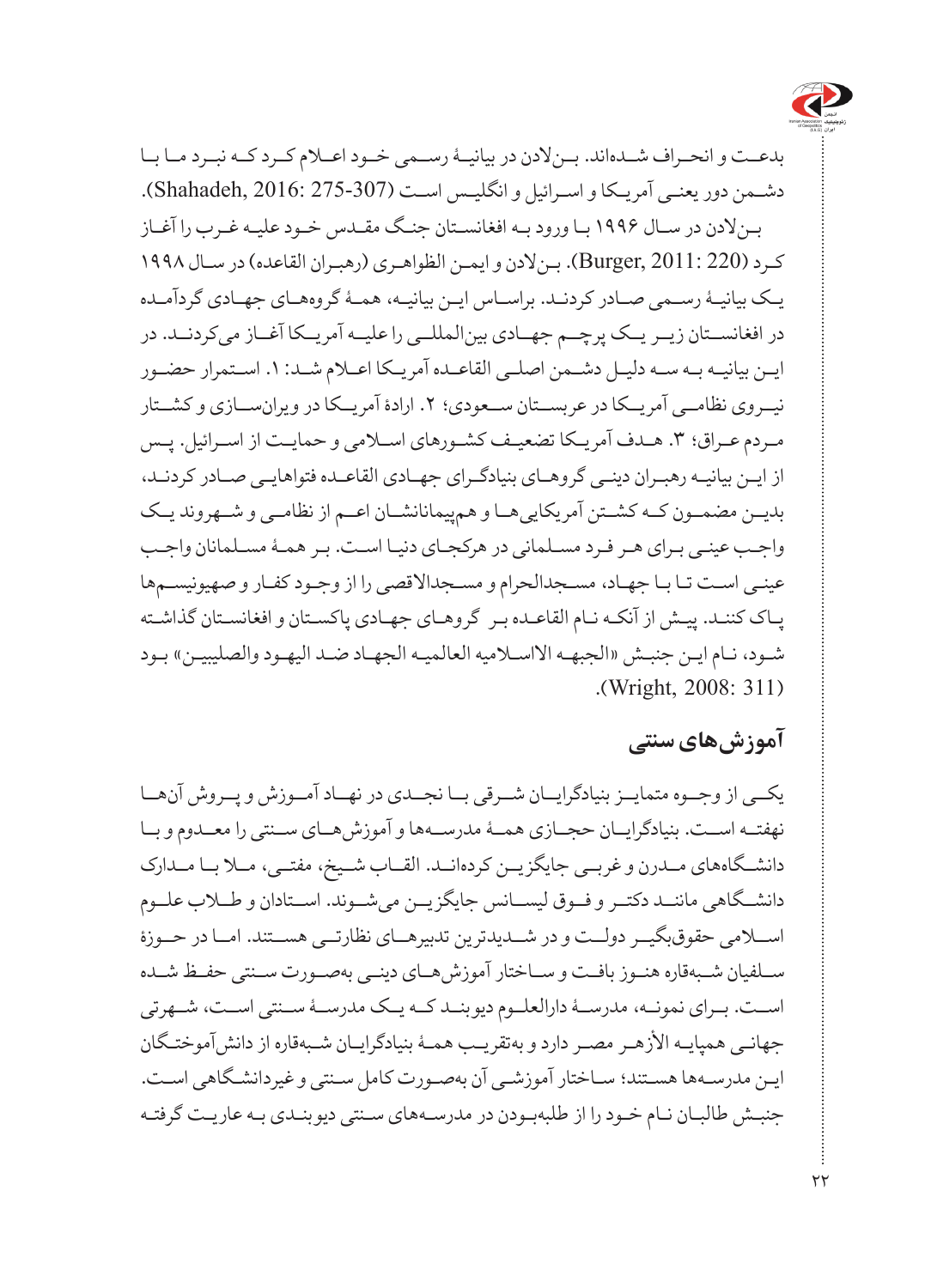

اسـت. امـروزه دههـا مرکـز آمـوزش سـنتی علـوم اسـامی در پاکسـتان و افغانسـتان مشـغول آمــوزش هســتند و هنــوز هــم اســتادان و رهبــران جنبشهــای بنیادگــرای ســلفی شــبهقاره بــا القـاب دینـی ماننـد شـاه، شـیخ و مـا یـاد میشـوند، ماننـد شـیخ احمـد سـرهندی، شـاه ولیاللــه دهلــوی، شــاه عبدالعزیــز دهلــوی، شــیخ محمــد یعقــوب نانوتــوی، شــیخ فضــل الرحمـان عثمانـی دیوبنـدی، شـیخ ذوالفقـار علـی دیوبنـدی، موالنـا قمـر احمـد عثمانـی، موالنــا محمدالیــاس، موالنــا محمــد یوســف، موالنــا انعــام الحســن، مولــوی علــی شــیر حیـدری، موالنـا حـق نـواز جهنگـوی.

## **داشتن ظرفیت تقریب**

بنیادگرایــان نجــدی بنیــان کار خــود را بــر فرقهگرایــی و تکفیــر مســلمانان گذاشــتهاند. محمدبنعبدالوهـاب بـا کافـر خوانـدن مسـلمانان، خـون آنـان را مبـاح دانسـت و بـه کشـتار آنهـا پرداخـت. کاربـرد واژۀ تکفیـر در بنیادگرایـان نجـدی فـراوان دیـده میشـود. کتابهـای زیـادی در عربسـتان علیـه ابوحنیفـه تألیـف شـده اسـت. ٰ امـا بنیادگرایـان شـبهقاره، اختـلاف مذاهـب اربعـه را سـطحی و تقلیـد از امامـان چهارگانـه را جایـز میداننـد. حتـی در آثارشـان بــا وجــود منحــرف دانســتن شــیعه، بهصراحــت شــیعه را کافــر ندانســتهاند. شــاه ولیاللــه بـرای نزدیکـی بیشـتر، کوشـید تـا مشـرب فلسـفی وحـدت وجـود ابـن عربـی را بـا مشـرب عرفانـی وحـدت شـهود شـیخ احمـد سـرهندی پیونـد دهـد )2-517 2008: ,Spear).

تاریـخ معاصـر شـبهقاره نیـز حکایـت از وجـود فضاهـای تقریـب میکنـد. در دهـۀ پنجـم قـرن بیسـتم، وجـود دشــمن مشـترک (هندوهــا و انگلیســیها) موجــب تقریــب و وحــدت شـیعه و سـنی و فراموشـی اختالفهـای آنـان شـده بـود. در سـال 1947 محمدعلـی جنـاح کـه شـیعه بـود، رهبـری مشـترک شـیعیان و سـنیها را در اسـتقالل و جداشـدن پاکسـتان بـر عهــده داشــت. در ســالهای نخســتین اســتقالل نیــز، هرســاله در کراچــی گــروه عــزاداری حســینی تشــکیل میشــد و اهــل ســنت نیــز آنهــا را همراهــی میکردنــد.

میتــوان مدعــی شــد کــه هــر مشــرب و مکتبــی کــه اندیشــههای عرفانــی و صوفیانــی را پذیرفتـه باشـد، ظرفیـت تقریـب و همگرایـی در آن بیشـتر اسـت. برعکـس، هـر مذهبـی کـه ظرفیـت عرفـان و تصـوف نداشـته باشـد و تمرکـز آن بـر فقـه و شـریعت ظاهـری باشـد، مرزبندیهــای برجســته پیــدا میکنــد و گرفتــار تبعیــد و تکفیــر و انــزوا خواهــد شــد. بــرای

.1 بنگرید به الماتریدیه و موقفهم من الصفات الخبریه، شمس سلفی افغانی.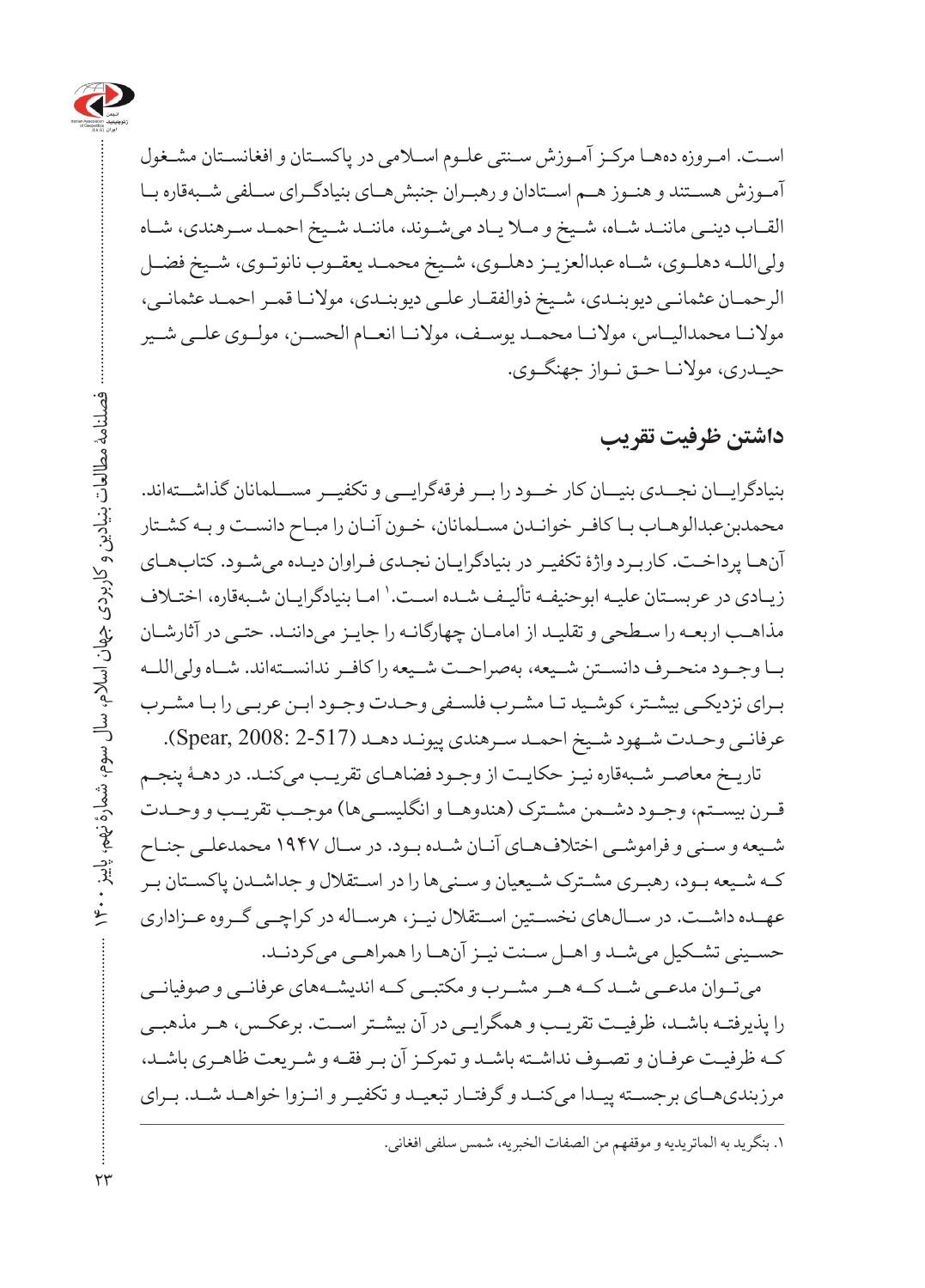

نمونــه، بنیادگرایــان نجــدی بهشــدت مخالــف اندیشــههای عرفانــی ابــن عربــی هســتند، از ســوی دیگــر، بهشــدت اهــل تکفیــر و مخالــف بــا دیگــر فرقههــای اســامی هســتند.

### **دشمنی نظری و غیر تکفیری با شیعه**

یکـی از مظاهـر تقریـب، پذیـرش دیگـر فرقههـای اسـامی اسـت. نظـر بـه اینکـه بنیادگرایـان سـلفی از اهـل سـنت هسـتند ایـن تقریـب بیشـتر بـا مذهـب شـیعه مطـرح اسـت. تکفیـر شــیعه و دوســتداران اهلبیــت ماننــد تکفیــر امــام علــی علیهالســام بهوســیلۀ خــوارج و خارجــی نامیــدن امــام حســین علیهالســام ســابقهای کهــن دارد و بــه نیمــۀ نخســت قــرن اول هجــری بهوســیلۀ بنیامیــه میرســد. در فراینــد تاریخــی، در قــرن هفتــم ابنتیمیــه بــا نوشــتن کتــاب »منهــاج الســنه النبویــه« بــه شــدت تکفیــر دامــن زد و آن را نظاممنــد کــرد. شـهید اول و شـهید ثانـی از قربانیـان عملـی ایـن آمـوزه بودنـد. سـلفیان حجـاز بـا رهبـری افـرادی ماننـد محمدبنعبدالوهـاب آمـوزۀ تکفیـر را عملیاتـی و هـزاران نفـر از مسـلمانان را بـه جـرم کافربـودن کشـتند. امـا بنیادگرایـان و سـلفیان شـبهقاره و شـرق ایـران آمـوزۀ تکفیـر را از زاویــۀ دیگــری نگریســته و بیشــتر بــه جنبههــای نظــری ایــن آمــوزه توجــه میکننــد تــا جنبههــای عملــی، بــه میزانــی کــه شــاهد کشــتار شــیعیان »بماهــو شــیعه بــودن« در حــوزۀ بنیادگرایــان نجــدی و حجــازی و شــامی هســتیم؛ ولــی بهنــدرت شــاهد کشتهشــدن شــیعه بهصــرف داشــتن عقایــد شــیعه در حــوزه بنیادگرایــان شــبهقاره بودهایــم.

 گفتنـی اسـت در زمـان حاضـر گزارشهایـی از کشتهشـدن شـیعیان در پارچنـار پاکسـتان و شـهر مزارشـریف افغانسـتان وجـود دارد کـه جـای انـکار آن نیسـت. شـایان توجـه اینکـه کشتهشـدن ایـن شـیعیان بیشـتر جنبـۀ سیاسـی داشـته اسـت تـا عقیدتـی. یکـی از اصلیتریـن عوامـل کشتهشـدن شـیعیان دخالـت شـیعیان در حکومـت و همراهـی بـا حاکمیـت و شـرکت آنهـا در جنـگ علیـه نیروهـای نظامـی حاکـم و همچنیـن دخالـت کشـورهای خلیـج فـارس ماننــد عربســتان در حــوزۀ شــبهقاره و حمایــت از گروهــای تکفیــری وهابــی ماننــد ســپاه صحابــه و دشــمنی ســعودیها و وهابیــت پاکســتان بــا جمهــوری اســامی ایــران و در کل، یــک عامــل عارضــی، فرعــی، ســطحی و سیاســی اســت تــا یــک عامــل ذاتــی و عقیدتــی. منظـور نگارنـده ایـن اسـت کـه بـا گفتوگـو و رایزنـی سیاسـی در شـبهقاره میتـوان امنیـت را بـرای شـیعیان بـه ارمغـان آورد، ولـی گفتوگـوی سیاسـی بـا بنیادگرایـان حجـاز و نجـد بهســختی ممکــن اســت. امنیتآفرینــی بــرای شــیعیان حجــاز قبــل از اینکــه ســازوکاری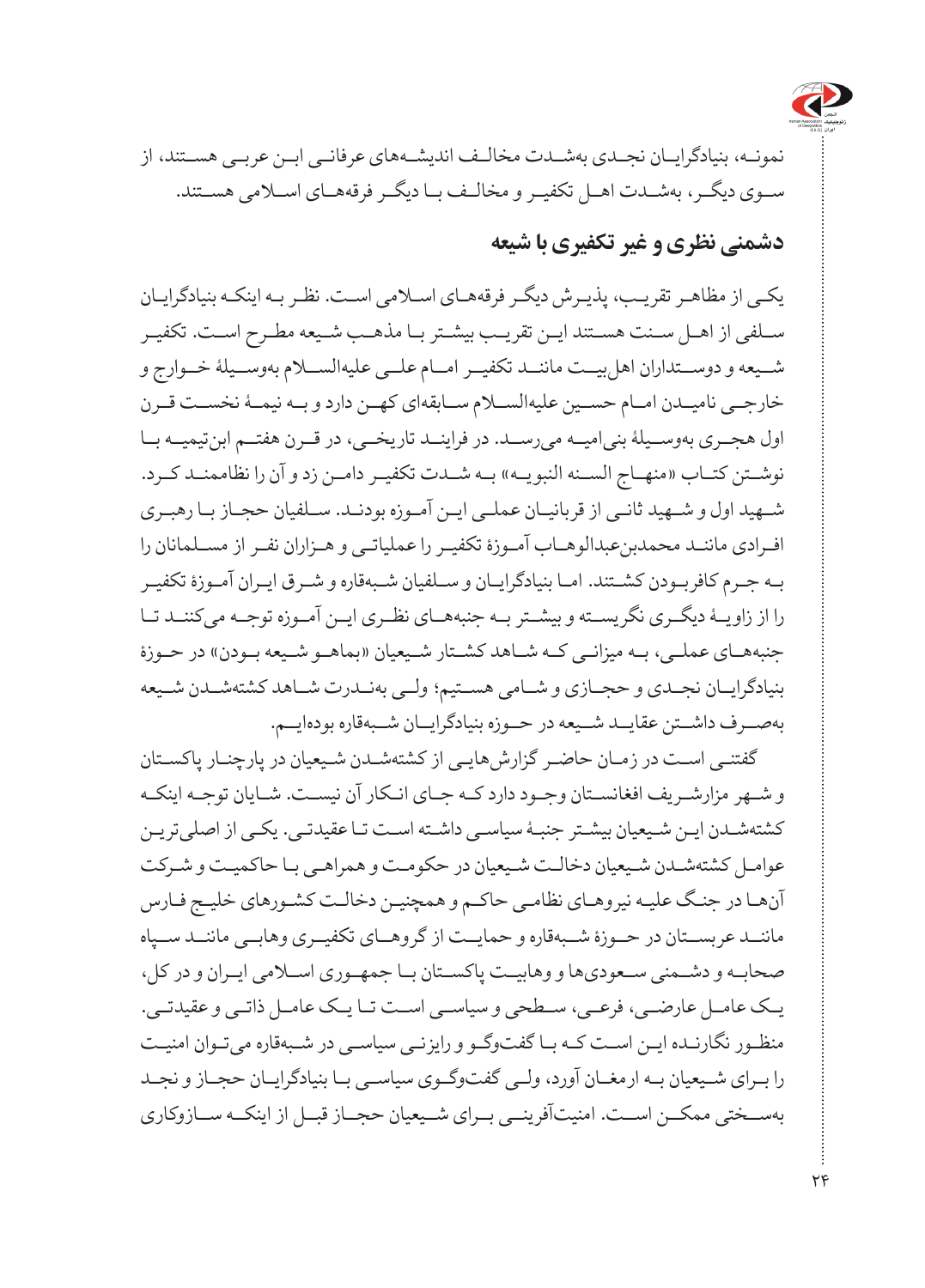

سیاسـی داشـته باشـد، بایـد بـا ارتباطـات علمـی و حـوزوی و دانشـگاهی و گفتوگوهـای عقیدتـی و مذهبـی و پاسـخ بـه شـبهات کافردانسـتن شـیعه صـورت بگیـرد.

بنابرایــن بــا وجــود منحرفدانســتن شــیعیان شــبهقاره در اعتقــادات و حتــی مخالفــت عملــی برخــی گرایشهــای بنیــادی ماننــد جریــان فرایضیهــا و جریــان مکتــب محمدیــه نهضـت مجاهـدان بـا شـیعه (320 2012: ,Jabraili )شـاهد دوگانگـی محسوسـی میـان کفـر اعتقـادی بـا کفـر عملـی در شـبهقاره هسـتیم. در نـگاه بنیادگرایـان شـرقی بـه ضـرورت کفـر اعتقـادی منجـر بـه کفـر عملـی نمیشـود. شـاید یکـی از عوامـل ایـن دوگانگـی تکفیـر در نظــر و عمــل، بازگشــت بــه دیــدگاه ابوحنیفــه داشــته باشــد. او بــا تفاوتگــذاری در فقــه اکبـر و فقـه اصغـر حـوزۀ مسـائل فقهـی و عملـی را از حـوزۀ مسـائل اعتقـادی و فکـری جـدا کـرده اسـت.

همچنـان کـه بیشـتر گفتیـم شـاه ولیاللـه دو کتـاب »قـره العینیـن فـی تفضیـل الشـیخین« و »ازالـه الخفـاء عـن خالفـه الخلفـا« را در انحـراف شـیعه نوشـت، ولـی بهتصریـح فرزنـدش هرگـز بـر کفـر و قتـل شـیعه فتـوا ندادنـد.

امــا شــدت مخالفــت بــا شــیعه در اثــر »تحفــه اثنــی عشــریه« شــاه عبدالعزیــز دهلــوی اسـت. گفتنـی اسـت کـه کتـاب تحفـه اثنـی عشـریه شـاه عبدالعزیـز دهلـوی موجـب خلـق آثـار دایرهالمعارفگونـه علمـای شـیعه در پاسـخ بـه کتـاب دهلـوی و دفـاع از عقایـد شـیعه شــد. بــرای نمونــه، دههــا ردیــه و همچنیــن کتــاب »عبقــات االنــوار« میرحامــد حســین در دههـا جلــد و کتـاب «نفحـات الأزهـار فــی خلاصـه عبقــات الأنــوار» آیـت اللــه میلانــی در 20 جلـد و کتـاب »فیـض القدیـر فیمـا یتعلـق بحدیـث الغدیـر« شـیخ عبـاس قمـی، در دفـاع از شـیعه و پاسـخ بـه تحفـه اثنـی عشـریه اسـت.

### **تقابل با بنیادگرایان نجدی**

بنیادگرایـان شـرقی اشـتراکهایی بـا بنیادگرایـان نجـدی دارنـد و حتـی گرایشـی از دیوبندیـان بــا نــام جمعیــت اهــل حدیــث یــا مماتیهــا بــا نــام وهابیــت شــبهقاره معــروف هســتند. عربسـتان و کشـورهای خلیـج فـارس بـه بهانـۀ کمـک بـه جهـاد اسـامی علیـه شـوروی وارد شــبهقاره شــده و موجــب تقویــت و حمایــت از ایــن گرایــش شــدهاند. امــا بــا وجــود ایــن گرایـش، رویکـرد غالـب بنیادگرایـان شـرقی مخالفـت بـا بنیادگرایـان وهابـی حجـازی اسـت. بنیادگرایــان شــبهقاره کتابهــای بســیاری در رد عقایــد وهابیــت نوشــتهاند. یــک از ایــن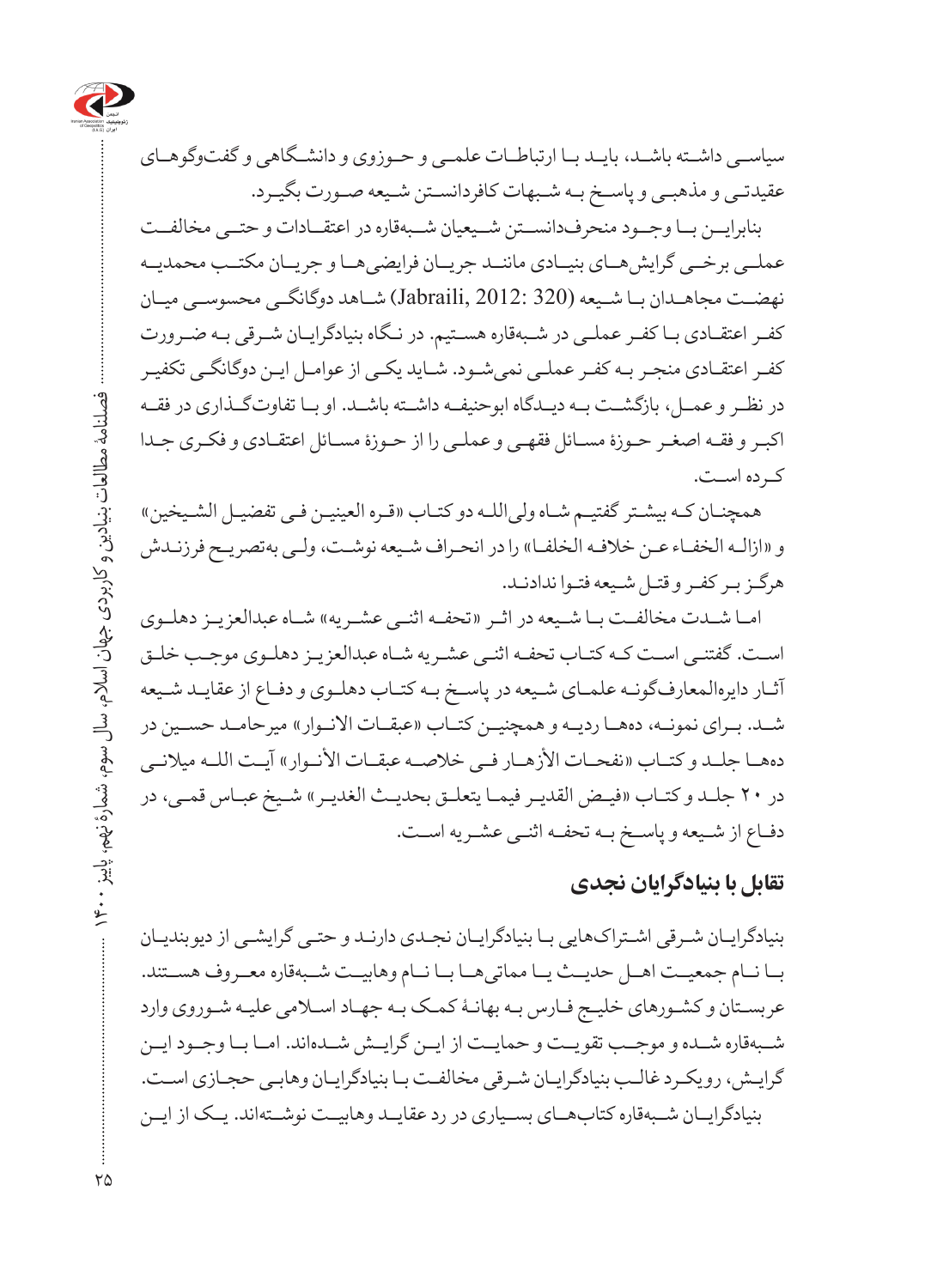

آثـار، کتـاب »عقایـد اهـل سـنت و جماعـت در رد وهابیـت« اسـت کـه عالـم بـزرگ دیوبنـد، »موالنـا خلیـل احمـد سـهارنپوری« نوشـته و یکـی از روحانیـان بـه نـام اهـل سـنت، آن را بـه فارســی ترجمــه کــرده اســت. دیوبندیــان بهویــژه نخســتین آنهــا از مبــارزان و مانعتراشــان اصلــی انتشــار وهابیــت نجــدی در شــبهقاره بودهانــد. کتابهــای وهابیــان را میســوزاندند و بـا مبلغـان آن هـا بر خـورد شـدیدی می کردنـد (369 /Salafy, 1998: 1/

از بنیادگرایــان شــرق، دشــنامهای زیــادی علیــه بــزرگان وهابیــت گزارششــده اســت؛ از جملـه در مـورد ابنعبدالوهـاب عنوانهـا و تعبیرهـای زیـر را بـهکار بردهانـد: »شـخصی بـا عقایـد فاسـد و نظریههـای باطـل«، »قاتـل بسـیاری از مسـلمانان و علمـای سـلف آنهـم بـا هـدف اجـر و ثـواب»، «ظالـم»، «فاسـق»، «بدتـر از یهـود و نصـارا»، «سـبکنندۀ علمـای سـلف»، «کم عقـل»، «جاهـل»، «عجـول در صـدور حکـم تکفيـر»، «خـوارج»، «جنايتـکار در برابــر جــان و مــال و نامــوس مســلمانان و اهلســنت«، »زعیــم المشــبهه«، »افــراط در ریختــن خــون مســلمانان، غــارت امــوال آنــان و مشــرک و کافــر دانســتن امــت محمــد« و همچنیــن از ابن تیمیــه بــه «عجولــی کــه یــا دچــار افــراط اســت یــا تفریــط» و «تندمــزاج» یادکردهانــد. افــزون بــر ایــن از وهابیــت بــه »الوهابیــه الخبیثــة الخبثــاء« و »فرقــۀ گمــراه«، »اهــل تشــکیکات و تلبیســات و جهالــت و گمراهــی« تعبیــر کردهانــد کــه »نمازخوانــدن پشـت سـر آنـان تنهـا در حـال اضطـرار و آنهـم از بـاب اکل میـت جایـز اسـت.

#### **حاکمیت و اسالم سیاسی**

یکــی از وجــوه بنیادگرایــان شــرقی ایــن اســت کــه بــه پیونــد ناگسســتنی دیــن و سیاســت اعتقــاد دارنــد، بــه کمرنگشــدن نقــش دیــن در جهــان مــدرن معتــرض و بهدنبــال احیــای نقشآفرینــی دیــن در جامعــه هســتند. بنیادگرایــان نجــدی و شــرقی هــر دو اندیشــۀ نجــات مسـلمانان و احیـای آموزههـای اسـامی را در سـر دارنـد بـا ایـن تفـاوت کـه بخـش عمـدۀ بنیادگرایـان حجـازی و وهابـی تأکیـد بـر توحیـد در عبـادت و در پـی اسـام سـنتی، اسـام دربــاری، اســام مرجئــهای و اســام علمــی هســتند )57 2016: ,Shahadeh)، امــا بنیادگرایـان شـرقی بیشـتر تأکیـد بـر توحیـد در حاکمیـت و در پـی اسـام سیاسـی و اسـام انقالبــی هســتند. تمرکــز حجازیهــا بــر توحیــد در عبــادت و مبــارزه بــا قبــور و مــردگان و توحیـد القبـوری اسـت، امـا تمرکـز شـرقیها بـر توحیـد در حاکمیـت و توحیـد القصـوری و مبــارزه بــا حاکمــان و کاخنشــینان مفســد اســت و در پــی احیــای حاکمیــت و والیتاللـه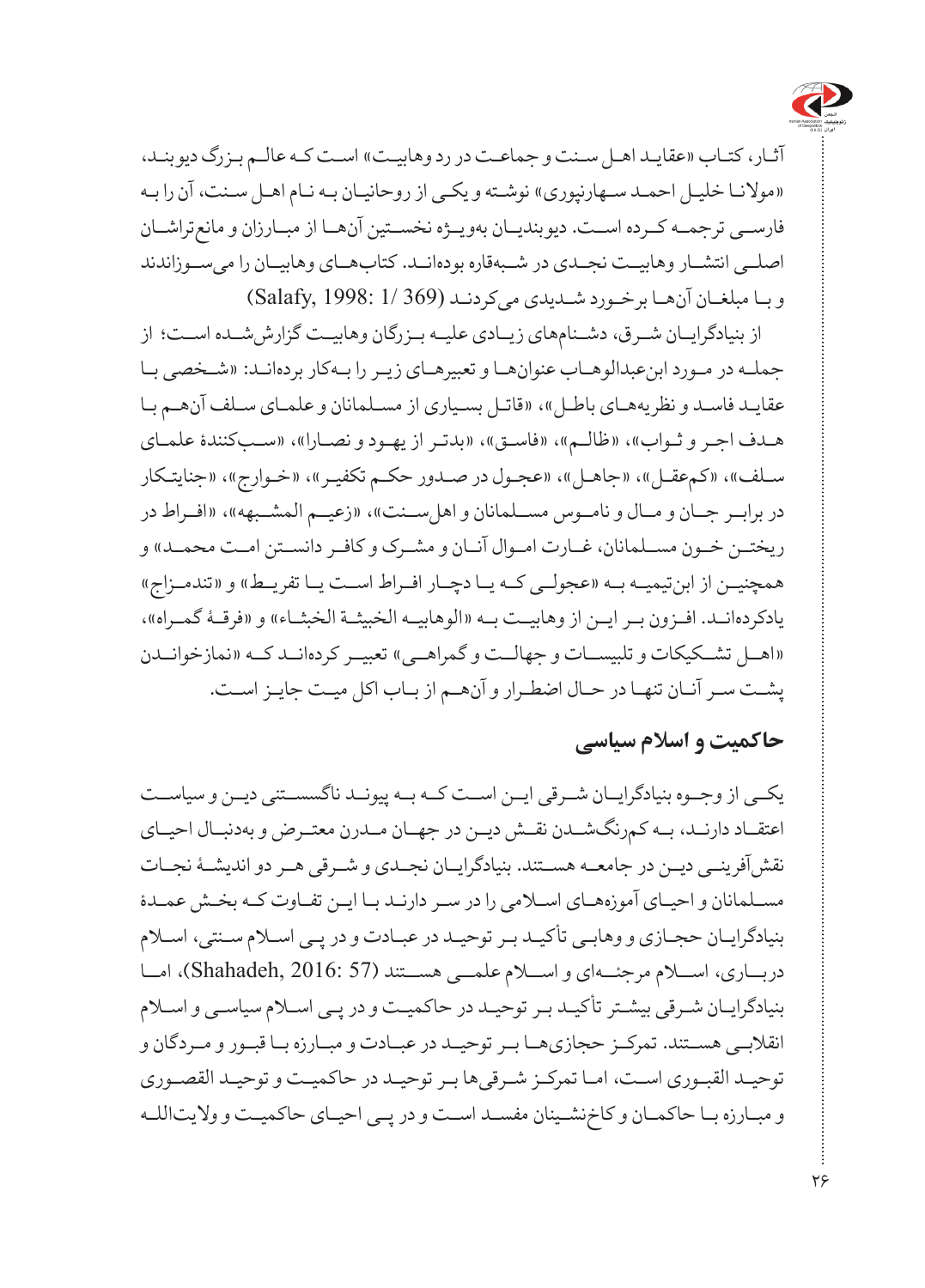

هسـتند. گـواه ایـن ادعـا ایـن اسـت کـه امـروزه بیشـتر یـا همـۀ گروهـای بنیادگرایـی شـرق ایــران ماننــد طالبــان، القاعــده، لشــکر جهنگــوی، ســپاه صحابــه، لشــکر طیبــه، همــه اسـلحه بهدسـت و بـه هـدف تشـکیل دولـت و در حـال مبـارزه بـا دولـت مرکـزی پاکسـتان و افغانســتان و هندوســتان و کشــمیر جهــاد میکننــد. امــا نگاهــی بــه گروهــای بنیادگــرای حجـاز نشـان میدهـد کـه جنبشهایـی ماننـد سـروریه، جامیـه، البانیـه، بـن بازیـه همـراه و همــگام بــا سیاســتهای آلســعود در کشــور و منطقــه و جهــان و دائــم در حــال تأییــد و صــدور فتــوا در مشــروعیت سیاســتهای بــن ســلمان هســتند.

بهنظـر کتـاب »المصطلحـات االربعـه فـی القـران« ابواالعلـی مـودودی پاکسـتانی و آثـار سـید قطـب، نقـش برجسـتهای در خلـق روحیـۀ جهـادی و سیاسـی در شـبهقارۀ هنـد داشـته اسـت. مـودودی بـه مفهـوم حاکمیـت اللـه در برابـر حاکمیـت طاغـوت اشـاره کـرده اسـت. از نظــر او نظامهــای طاغوتــی شــامل نظامهــای دموکراتیــک، سوسیالیســت، ســکوالر و ملیگــرا میشــود )106 2016: ,Shahadeh).

شــاه عبدالعزیــز از اندیشــمندانی اســت کــه سیاســت را وارد ســلفیگری شــبهقارۀ هنــد و شــرق ایــران کــرد. اندیشــههایش موجــب مبــارزه بــا ســیکها و انگلیســیها شــد. مفاهیمــی ماننـد داراالسـام و دارالکفـر از نـوآوری سیاسـی او اسـت. بهدلیـل حضـور انگلیسـیها هنـد را دارالکفــر یــا دارالحــرب مینامیــد. وظیفــۀ مســلمانان را در آن شــرایط هجــرت یــا جهــاد میدانسـت. شـاه عبدالعزیـز بـه همـراه یکـی از همفکـران خـود بـه نـام سـید احمـد بارلـی سـازمانی بـه نـام »جامعـۀ مجاهـدان« تشـکیل داد. ایـن سـازمان در سـال 1381 سـیکها را از مناطــق مسلماننشــین اخــراج و ســرانجام پیشــاور را فتــح کــرد )ydraH, :0991 67).

پیامدهــای اندیشــههای شــاه عبدالعزیــز در شــبهقاره و شــرق ایــران هنــوز باقــی اســت. بــرای نمونــه، گــروه بنیادگــرای لشــکر طیبــۀ پاکســتان هنــوز مشــغول مبــارزه بــا هندوهــا و بوداییهــا و بهدنبــال آزادی و اســتقالل کشــمیر از ســیطرۀ هندوســتان اســت. یــا بســیاری از نیروهـای طالبـان و القاعـده از سراسـر جهـان بـا تمسـک بـه آمـوزۀ هجـرت و جهـاد بـا کفـار و دارالحــرب نامیــدن افغانســتان، بــه ایــن ســمت ســرازیر شــدهاند.

#### **احیای خالفت اسالمی**

یکـی از وجـوه اسـام سیاسـی و از ویژگیهـای بنیادگرایـی سـلفیان شـرق، اندیشـۀ احیـای

 فصلنامۀ مطالعات بنیادین و کاربردی جهان اسالم، سال سوم، شمارۀ نهم، پاییز 1400 فصلنامه مطالعات بنيادين و كاربردى جهان اسلام، سال سوم، شمارة نهم، پاييز  $\Upsilon$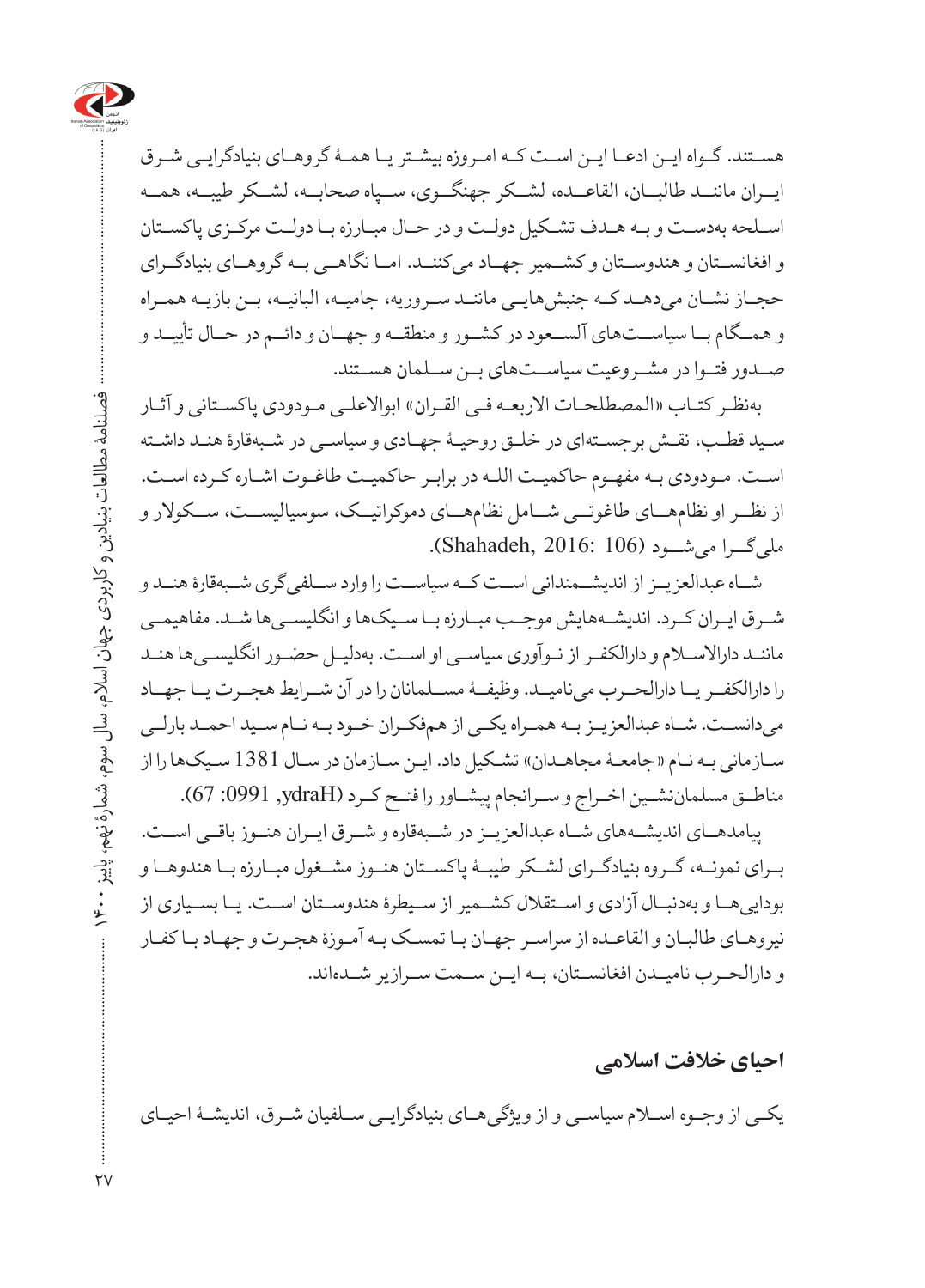

خالفــت اســامی اســت. البتــه خالفتگرایــی در میــان بنیادگرایــان مصــری و شــامی و ترکیـهای ماننـد اخوانالمسـلمین و داعـش و اردوغـان هـم دیـده میشـود. امـا ایـن ویژگـی، ویژگــی عــام همــۀ جنبشهــای ســلفی نیســت. بــرای نمونــه، بنیادگرایــان نجــدی حجــازی تمایلــی بــه تشــکیل خالفــت اســامی ندارنــد و از مخالفــان اصلــی خالفــت عثمانــی بودهانــد، بلکــه بیشــتر نزاعهــا و جنگهــای محمدبنعبدالوهــاب بــا خالفــت عثمانــی بــوده اســت )42 2020: ,Farmanian).

بنیادگرایـان شـرقی از مدافعـان حفـظ و پایـداری خالفـت اسـامی عثمانـی و مغولـی در شــبهقاره بودهانــد. بــرای نمونــه، شــاه ولیاللــه بهشــدت معتقــد بهضــرورت و لــزوم احیــای خالفـت جهانـی بـود. خالفـت را حـق ویـژه و انحصـاری قریـش میدانسـت. او نظـر مثبـت بـه امپراتـوری مغولـی هنـد و عثمانـی داشـت. خالفـت را مانـع نفـوذ غـرب و ازهمپاشـیده شـدن یکپارچگـی جهـان اسـام میدانسـت(,2020:17Mohammad)

امــروز هــم گــروه بنیادگرایــی ماننــد طالبــان، بــا انــکار ســاختار سیاســی دموکراســی، انتخابـات مردمـی را نامشـروع میدانـد و از مـدل خالفتـی بـا نـام احیـای »امـارت اسـامی« ســخن میگویــد .

#### **جایگاه زنان**

یکــی از ویژگیهــای بنیادگرایــان ســلفی شــرقی، نــوع نــگاه آنهــا بــه جایــگاه زنــان اســت. بهتقریــب همــۀ جنبشهــای بنیادگــرا نــگاه مثبتــی بــه زنــان ندارنــد، امــا نــوع نــگاه ســلفیان بنیادگــرای شــرق، تفاوتهایــی بــا بنیادگرایــان حجــازی، نجــدی، شــامی و مصــری دارد کــه آنهـا را از دیگـران متمایزتـر میکننـد. نگارنـده بـر ایـن بـاور اسـت کـه بنیادگرایـان شـبهقاره دیـدگاه انقباضیتـر و دینیتـری از دیگـر بنیادگرایـان دربـارۀ حقـوق زنـان دارنـد. شـیخ عبداللـه عـزام، از نزدیـکان بـنالدن و بنیانگـذار و رهبـر فکـری و معنـوی القاعـدۀ پاکسـتان، بـا تقسـیم جهـاد بـه دو قسـم جهـاد دفاعـی و جهـاد ابتدایـی، مشـارکت زنـان در جهـاد دفاعـی را حتـی بـدون اجـازۀ ولـی و همسـر مشـروع و در جهـاد ابتدایـی نامشـروع میدانـد. مشـارکت زنـان در جهـاد ابتدایـی در صورتـی مشـروع اسـت کـه یـک محـرم همـراه آنهـا باشـد یـا در پشـت جبهـه از مهاجـران پرسـتاری و بـه آنهـا کمـک کننـد (191 2016: ,Shahadeh) . با بررسـی جنبشهــای جهــادی واقــع در پاکســتان و افغانســتان تاکنــون گــزارش مســتند و ویــژهای از حضـور زنـان در جهـاد و همراهـی آنهـا بـا جهادگـران بـه دسـت نیامـده اسـت، اما بـا مالحظه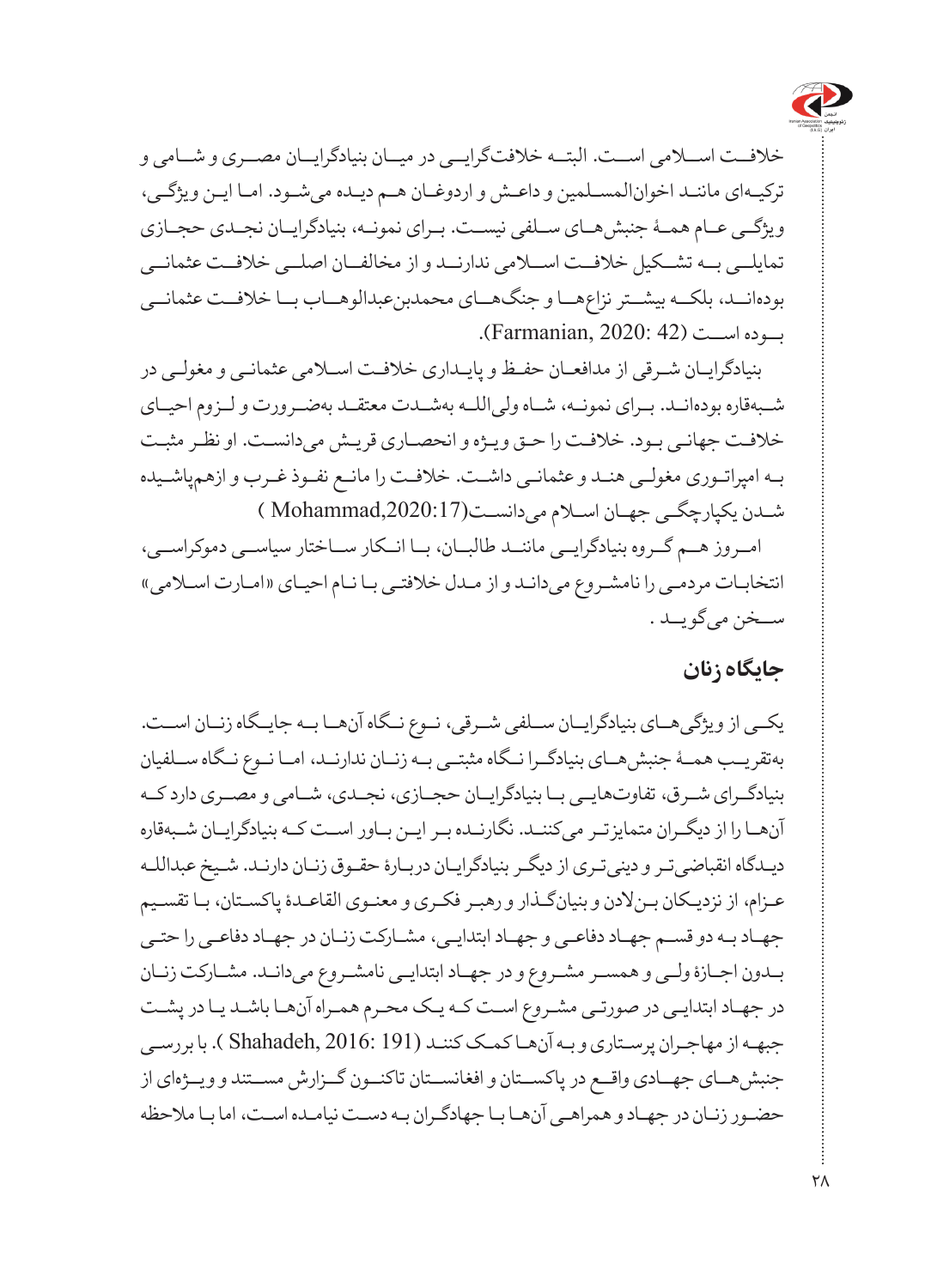

در جنبشهـای بنیـادی در فلسـطین و عـراق و سـوریه، شـاهد حضـور متعـدد زنـان در گـردان هـای استشـهادی و جهـادی و پشـتیبانی روحـی و معنـوی و مـادی از جهادگـران هسـتیم. زنـان در عرصههــای رســانهای و مجــازی و اینترنتــی و تبلیغاتــی و کمکهــای لجســتیکی حضــور گسـتردهای دارنـد (193 2016: ,Shahadeh). ایـن سـخن بدیـن معناسـت کـه در موضـوع حضــور زنــان در عرصههــای اجتماعــی و بهرهمنــدی از حقــوق زنــان نــگاه بنیادگرایــان عــراق و شــام گســتردهتر و آزادانهتــر از نــگاه بنیادگرایــان شــبهقاره اســت. ایــن رویکــرد گســتردۀ بنیادگرایــان غــرب جهــان اســام شــاید بهدلیــل نزدیکــی جغرافیایــی و تعامــات بیشــتر بــا غــرب و مدرنیتــه و متأثــر از جنبشهــای فمینیســتی باشــد.

در فقــه حنفــی زنــان بــرای پوشــیدن نقــاب و روبنــد و برقــع توصیــه و تشــویق شــدهاند. حجـاب خانمهـا بـرای آنهـا بسـیار مهـم اسـت. بـرای نمونـه، طالبـان اعالمیـهای منتشـر کـرد کـه زنـان بایـد برقـع و چـادر بپوشـند و بـدون محـرم در خیابانهـا و میدانهـا و بازارهـا حاضـر نشـوند و گشـتوگذار نکننـد. حتـی در سـال ،2001 سـال حکمرانـی طالبـان، زنـان از فرصــت تحصیــل و تدریــس و کارکــردن و رفتــن بــه زایشــگاههای مــدرن محــروم شــده بودنـد. زنـان بـه ازدواجهـای زودهنـگام و اجبـاری تشـویق میشـدند

در جامعـۀ بنیادگرایـان وهابـی و حجـازی نوعـی سودسـاالری و نسـبیگرایی دینـی دربـارۀ زنــان میبینیــم. بــرای نمونــه، پدیدههایــی ماننــد جهــاد نــکاح، بردگــی و قاچــاق و بــازار فـروش دختـران و زنـان دستگیرشـده، امـری مرسـوم اسـت ),2014News jomhour). ایـن رفتــار اگــر شریعتســتیزی نباشــد، دســتکم مجــوزی از تندروتریــن فقهــای وهابــی هــم نــدارد. همچنیــن هــر روزه شــاهد گســترش مکانهــا، هتلهــا، رســتورانها، دیســکوها، ســالنها، تاالرهــا، باشــگاهها، فســتیوالها و جشــنوارهها، کلودهــا، اســتودیوها، تورهــای رقــص و آواز و موســیقی در حــوزۀ بنیادگرایــان ترکیــهای و خلیجــی هســتیم. در حالــی کــه فضــای جامعــۀ زنــان بنیادگرایــان شــبهقاره اینگونــه نیســت.

#### **جهادگرایی با دشمنان دور**

مفهــوم جهــاد از مهمتریــن مفاهیمــی اســت کــه ســلفیگری جهــادی بــر آن اســتوار اســت. جهــاد مهمتریــن ابــزار تغییــر نظامهاســت. بازاحیــای ایــن آمــوزه مدیــون فعالیتهــای افــرادی ماننــد ابنتیمیــه، محمدبنعبدالوهــاب، مــودودی و ســید قطــب اســت. جهــاد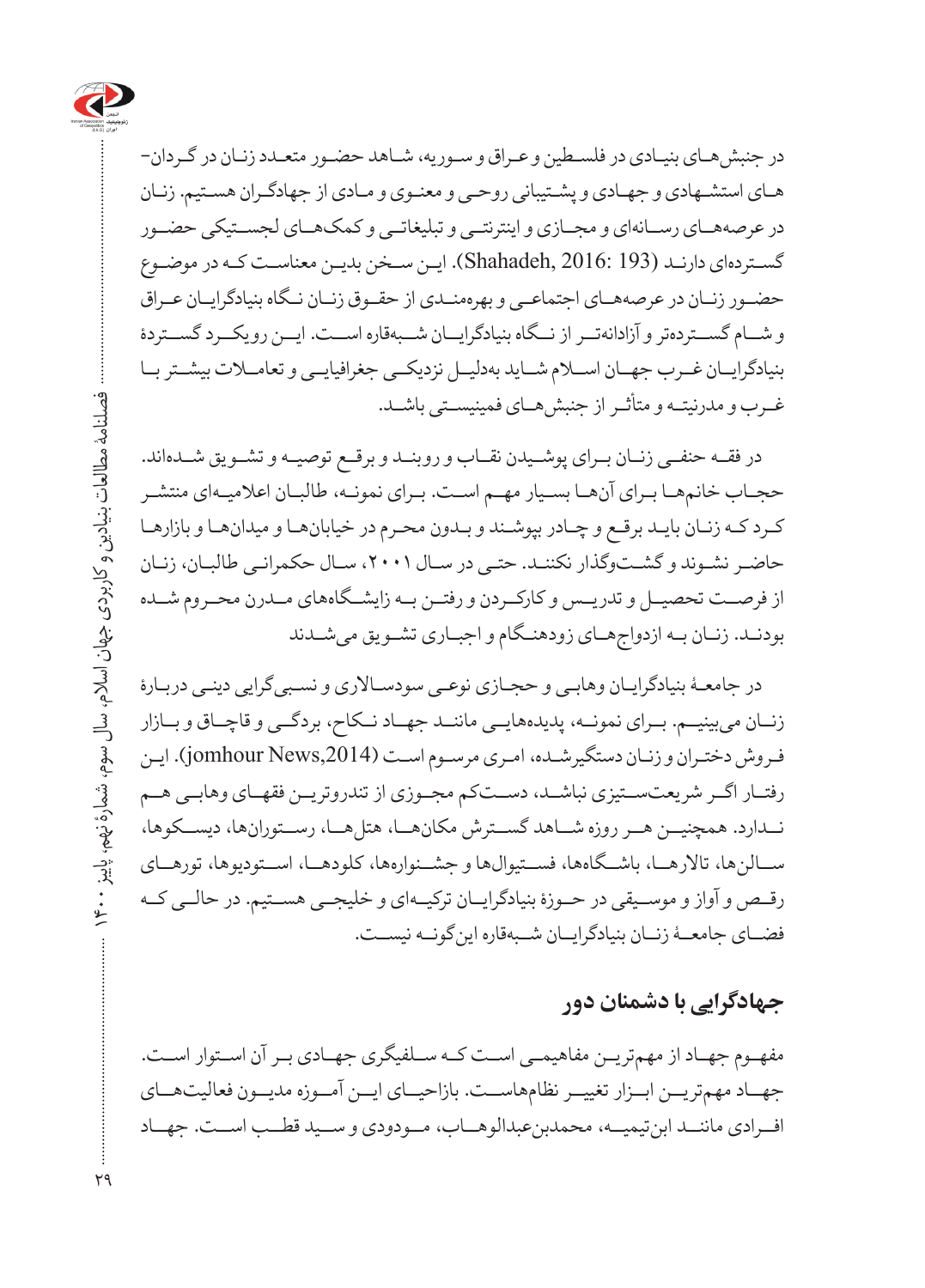

جایـگاه برجسـتهای در اخوانالمسـلمین دارد. حسـنالبنا بنیانگـذار اخـوان، رسـالۀ الجهـاد را نوشـته اسـت. امـا جهادگرایـی بنیادگرایـان شـرق بـا جهادگرایـی دیگـر بنیادگرایـان اسـامی تفاوتهایــی دارد کــه موجــب شــد بهعنــوان ویژگــی خــاص ســلفیان شــرق مطــرح شــود.

از نظـر ابوقتـاده (از رهبـران جهـادي عـراق و شـام) نبـرد بـا دشـمن نزديـک (مرتـدان) بـر نبــرد بــا دشـــمن دور (کفــار فطــری و مــادرزاد و صهیونیســم و آمریــکا) اولویــت دارد. کفــر مرتـدان بـه اجمـاع از کفـر کافـران فطـری سـنگینتر اسـت. زیـرا مرتـدان بسـتر حاکمیـت کافــران فطــری در کشــورهای مســلمان را فراهــم میکننــد. مســتند قرآنــی ابوقتــاده، آیــه »یـا ایهـا الذیـن امنـوا قاتلـو الذیـن یلونکـم مـن الکفـار... توبـه-123/ مؤمنـان بـا کافـران هم جـوار پیـکار کنیـد» اسـت. ابوقتـاده می گویـد: جهـاد در راه خـدا بایـد پیـش از دیگـران بـا مرتـدان انجـام شـود، چراکـه حفـظ سـرمایه، مقـدم بـر کسـب سـود و ارزشافزوده اسـت. حاکمـان فاسـد و مفسـدان فـیاالرض کشـورهای اسـامی دوسـتی بـا یهودیـان و مسـیحیان و کمونیسـتها را بـر شـریعت خداونـد و دوسـتی بـا مؤمنـان ترجیـح دادهانـد. پـس جهـاد بـا آنـان یـک واجـب عینـی اسـت.

ابوقتـاده پـس از تقسـیم جهـاد بـه جهـاد دفاعـی و ابتدایـی در تقسـیمی دیگـر، جهـاد را از نظــر نتایــج آن بــه دو دســته جهــاد ایذایــی و جهــاد غیــر ایذایــی تقســیم میکنــد. جهــاد ایذایــی جهــادی اســت کــه هــدف آن ریختــن بغــض و کینــه بــر ســر دشــمنان خداســت. در حـد خشـم و آزار و اذیـت دشـمنان و مرعـوب کردنشـان و منـع آنـان از آزار مسـلمانان و نجـات گروهـی مسـتضعفان یـا آزادی اسـیران اسـت. ایـن جهـاد موجـب شکسـت دشـمن نمیشـود، ولـی عملـی مشـروع اسـت. مفهـوم دیگـر ایـن جهـاد همـان عملیـات انتحـاری اســت (129 2016: ,Shahadeh).

بــا توضیحــی مختصــری کــه دربــارۀ جهــاد از نــگاه بنیادگرایــان شــامی در بخــش غربســتیزی دادیــم، بایــد متوجــه تفاوتهــا و ویژگیهــای جهــاد از نــگاه بنیادگرایــان شــرقی شــده باشــیم. از نــگاه القاعــده و بــنالدن نبــرد بــا دشــمن دور و کافــران فطــری و صهیونیسـم و آمریـکا بـر نبـرد بـا دشـمنان نزدیـک و مرتـدان اولویـت دارد )2011: ,Burger 220(. نبــرد امــروز طالبــان بــا حاکمیــت در اصــل، نبــرد بــا آمریکاســت. طالبــان دولــت اشــرف غنــی را دستنشــاندۀ آمریــکا میدانــد و مدعــی جهــاد بــرای اخــراج آمریکاییهــا از افغانسـتان اسـت. برخـاف ابوعمـر قتـاده، بـنالدن در بیانیـۀ رسـمی خـود اعـام کـرد کـه نبـرد مـا در افغانسـتان و پاکسـتان بـا دشـمن دور یعنـی آمریـکا و اسـرائیل و انگلیـس اسـت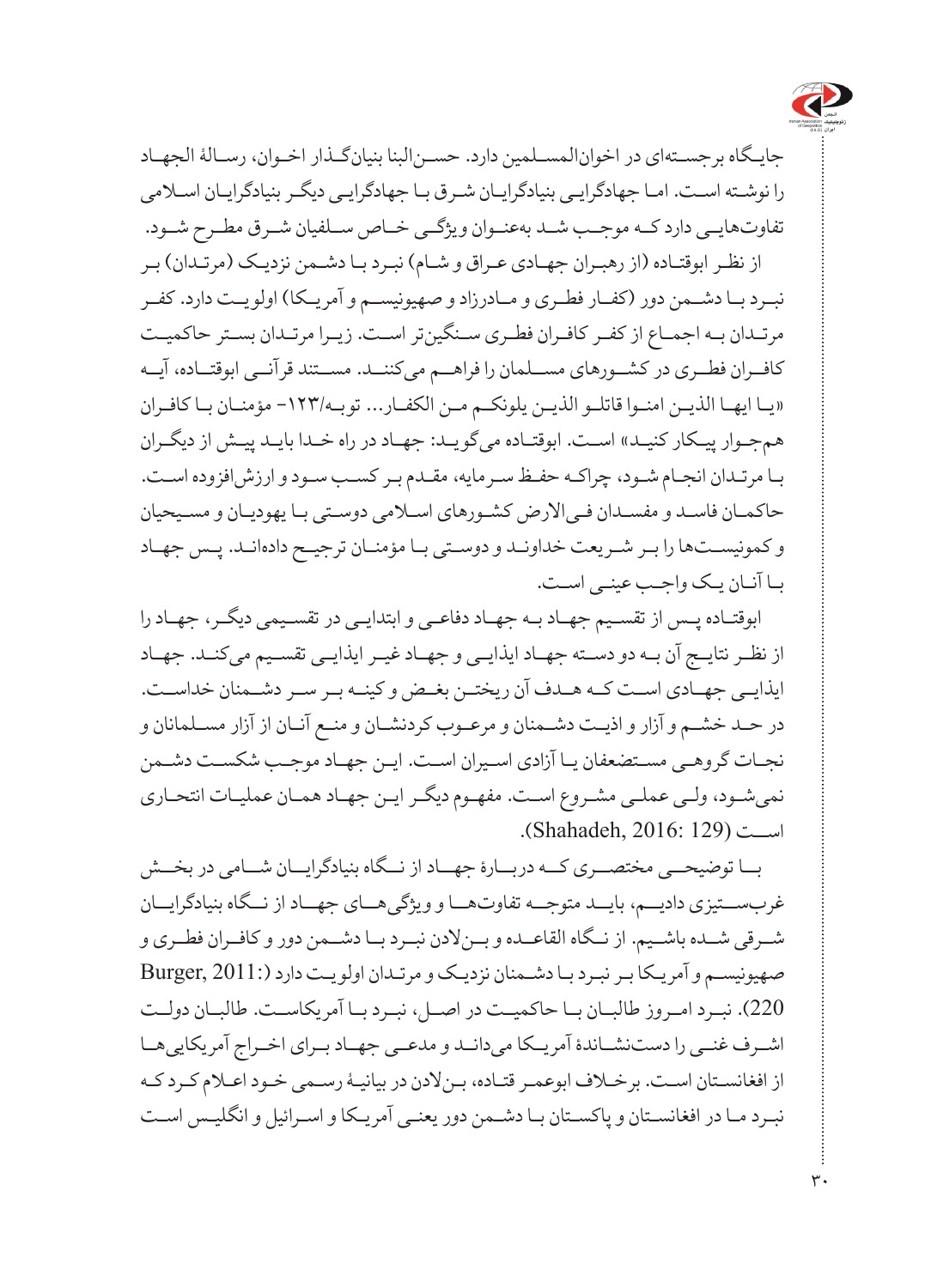

(275-307 2016: ,Shahadeh). گزارشهـای فراوانـی از همراهـی طالبـان بـا شـیعیان و احتــرام آنهــا بــه عــزاداری سیدالشــهدا وجــود دارد.

#### **نتیجه**

نتایـج ایـن پژوهـش نشـان میدهـد کـه بنیادگرایـان سـلفی کنونـی بـه بنیادگرایـی وهابـی و نجــدی، بنیادگرایــان یمنــی، بنیادگرایــان شــامی و عراقــی، بنیادگرایــان مصــری و بنیادگرایــان شــبهقارهای و شــرقی تقســیمپذیرند. بنیادگرایــی ســلفی معاصــر، جنبشــی یکدســت و یکپارچــه بــا باورهــای مشــترک نیســت. اختالفهــای درونــی آنهــا بــه حــدی اســت کــه بارهــا رودرروی همدیگــر قرارگرفتــه و همدیگــر را تکفیــر و قتلعــام کردهانــد.

بنیادگرایــان شــرقی از وجوهــی بهرهمنــد هســتند کــه بــا تمرکــز و برجســتهکردن آنهــا امــکان بهرهمنــدی از ظرفیــت و فرصــت در تعامــات بینالمللــی و فرهنگــی ایجــاد میشــود. برخــی از ایــن ویژگیهــا و جنبههــای مثبــت بنیادگرایــان شــرقی نــوع نــگاه آنهــا بــه اســتکبار جهانــی آمریــکا و اســرائیل و همچنیــن ایســتادگی در برابــر فرهنــگ مــدرن و مدرنیتـه و غربسـتیزی آنهـا نیـز از دیگـر وجـوه متمایـز بنیادگرایـان افغانسـتان و پاکسـتان اســت. داشــتن گرایشهــای صوفیانــه و عارفانــه از دیگــر ویژگیهــای آنهاســت. گرایــش بــه ابوحنیفــه و ابومنصــور ماتریــدی فرصتــی بــرای گفتوگوهــای عقلــی و پذیــرش قواعــد عقالنــی بینالمللــی در میــان آنهــا بــه وجــود آورده اســت.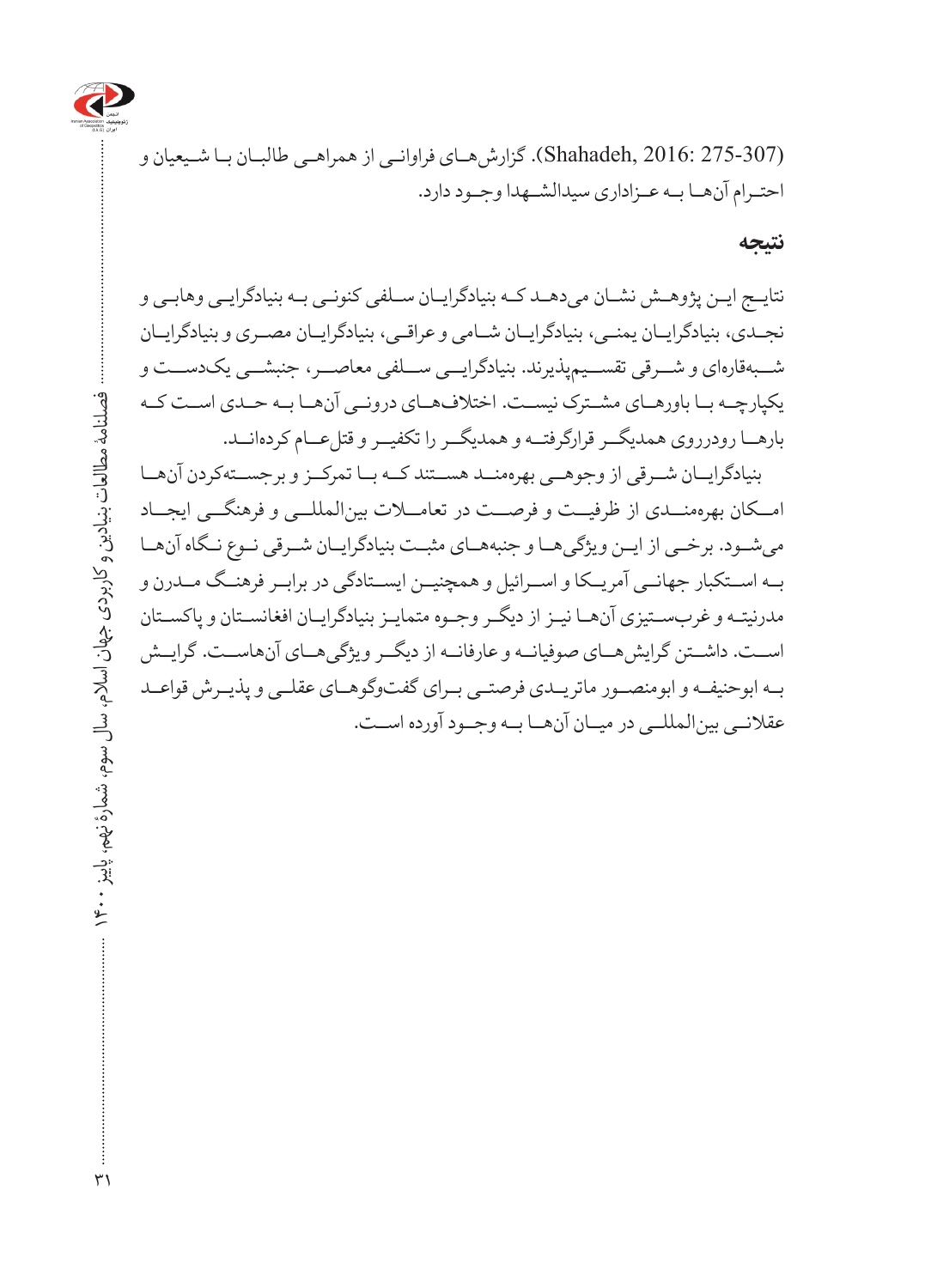

### **Refrences**

1. Alwahabiyah, "Has Shah Waliullah Dehlavi had a relationship with Wahhabism?", 09/01/2016, available at: [in persian], https://www. alwahabiyah.com/fa/Questionview/4586

Fatwa al-Kubra, research by Muhammad Abdul Qadir Atta, Beirut, Dar 2. Ibn Taymiyyah Taqi al-Din Ahmad ibn Abd al-Halim (1988) Alal-Kitab, first edition [in Arabic]

3. Ahmad Aziz (1988) History of Islamic Thought in India, translated by Naghi Lotfi, Kayhan Publications [in persian]

4. Spear Persival (2008) History of India, translated by Homayoun Sanatizadeh, Qom Publishing Religions [in persian]

5. Burger Peter L. (2011) Osama Bin Laden, translated by Abbas Gholi Ghaffari Fard, Tehran, Information, First Edition [in persian]

6. Jabraili Mohammad Safar (2012) A Journey in Contemporary Theological Thought, Tehran, Institute of Islamic Culture and Thought [in persian]

7. Javan Shahraki, Maryam (2008) The Role of Globalization in the Development of Religious Fundamentalism: A Case Study of Al-Qaeda, Research, No. 47, Summer [in persian]

8. Dehlavi Shah Waliullah (Bita) Aqd al-Jadeed in ijtihad and imitation, research by Moheb al-Din al-Khatib, Cairo, Salafi Press [in persian]

9. Wright Lawrence (2008) Al-Qaeda and the Road to September 11, Cairo, Words, First Edition [in persian]

10. Jomhurnews, "Buying and Selling Yazidi Women in the Slave Market", 2014 [in persian], available at: http://www.jomhornews.com/  $fa/news/57972$ 

11. Saharnpuri Khalil Ahmad (2006) Al-Mohand Ali Al-Mufand, research of Sayyid Talib Rahman, Riyadh, Society of Imam Mohammad Ibn Saud,  $first$  edition  $\lceil$  in persian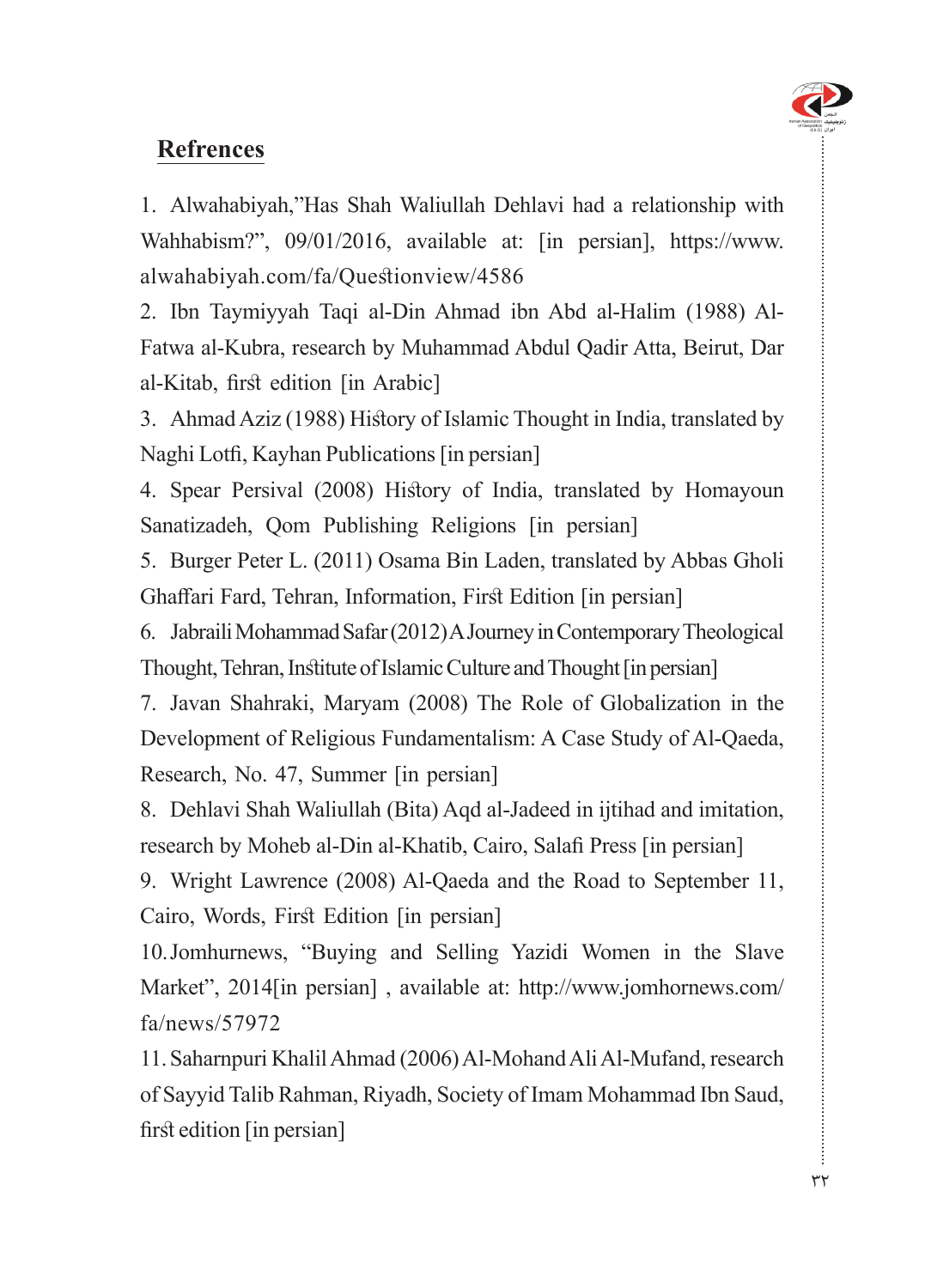

12. Shahadeh Marwan (2016) The course of Salafi discourse, translated by Mohammad Kazem Jafari, Tehran [in persian]

13. Salafy Shams Aldin (1998) Almatordi Va Maugofahem Manal Asma Va Sefat, Fawad Foundation, Arabistan [in Arabic]

14. Alizadeh Mousavi Seyed Mehdi (2012) Salafism and Wahhabism, Qom, Propaganda Office [in persian]

15. Ghaffar Khan Hafez (1999) Shah Waliullah Dehlavi, Life of Works and Thoughts, translated by Babak Abbasi, Kian Magazine, No. 46 [in persian] 16. Farmanian Mehdi (2007) Sunni sect, Oom, publication of religions [in persian]

17. Farmanian Mehdi (2020) History of Salafi thought from the beginning to the present, Oom, Dar al-Alam Publications, Ahl al-Bayt School [in persian] 18. Tavousi Masroor Saeed (2013) "Shrines are a place to gather", Zamaneh Monthly, Qom, Institute of Islamic Culture and Thought, September and October 2013, 31 and 32. [in persian]

19. Mohaghegh Ahmad (2012) A Study of the Relationship between Modernity and Islamic Fundamentalism Based on the Concept of Nostalgia, Quarterly Journal of Political Studies of the Islamic World First Year, Second Issue, Summer [in persian]

20. Mohammad Aminah, The Hindutva Turn: Authoritarianism and Resistance in India, South Asia Multidisciplinary Academic Journal, 2020, Available at: http://shouba.ir: Familiarity with Salafi Albani; Opponents of imitation: 23 August 2020/

21. Hardy Peter (1990) Muslims of British India, translated by Hassan Lahouti, Mashhad, Quds

22. Razavi Province, first edition [in persian]

23. The Great Islamic Encyclopedia Available at: [in persian], https:// cgie.org.ir/fa/article/228016/